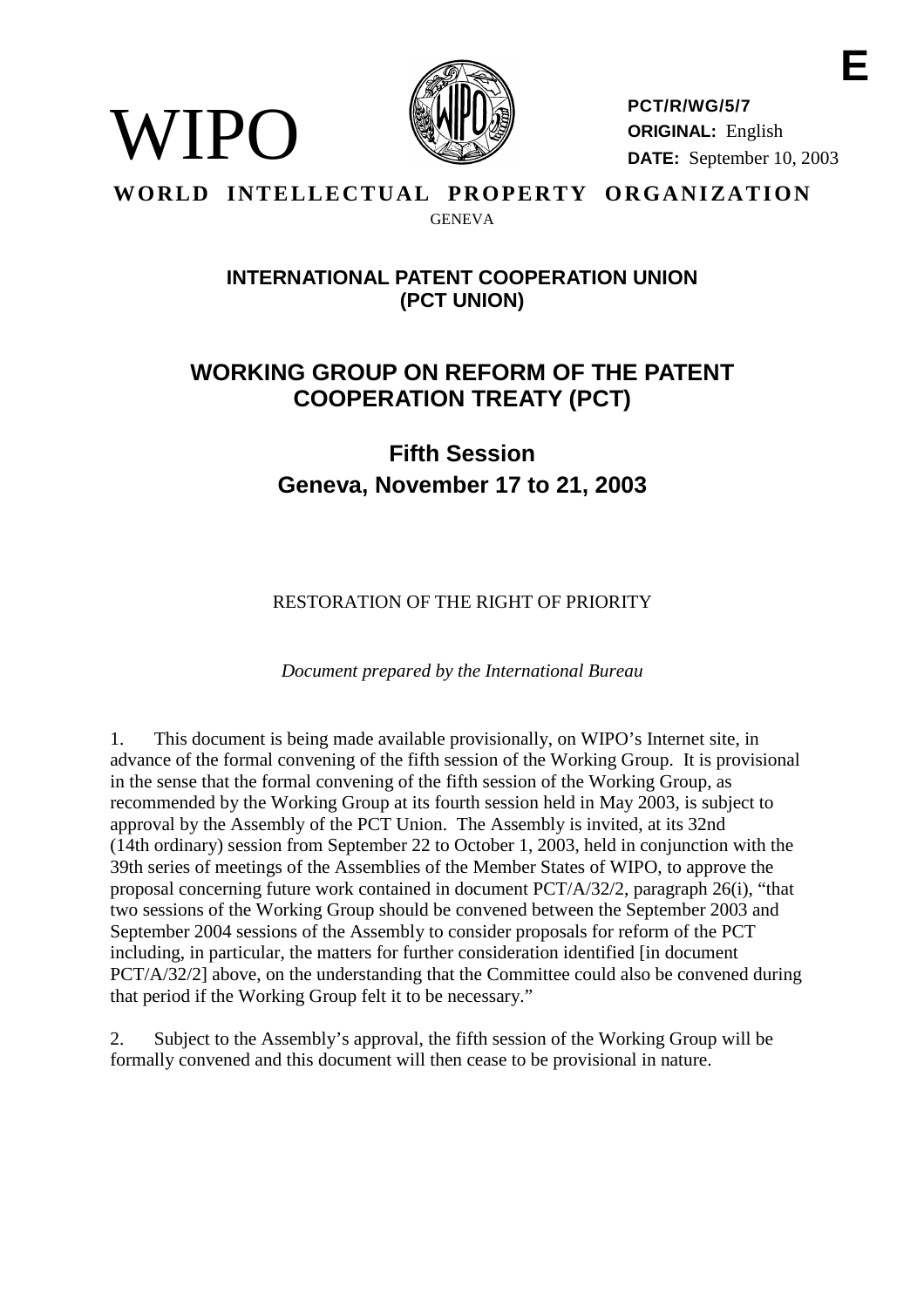# BACKGROUND

3. The Committee on Reform of the PCT ("the Committee"), at its first and second sessions, and the Working Group, at its first, second, third and fourth sessions, considered proposals for amendment of the Regulations under the  $PCT<sup>1</sup>$  relating to the restoration of the right of priority. The reports of the sessions of the Committee and the summaries by the Chair of the sessions of the Working Group set out the status of the matters discussed by the Committee and the Working Group, respectively, noting the range of views expressed and areas where agreement had been reached, and identifying what future work needed to be undertaken (see documents PCT/R/1/26, paragraphs 72 to 76; PCT/R/2/9, paragraphs 111 to 123 and 125; PCT/R/WG/1/9, paragraphs 22 and 23; PCT/R/WG/2/12, paragraphs 54 to 56; PCT/R/WG/3/5, paragraphs 13 to 27; PCT/R/WG/4/14, paragraphs 35 to 44).

4. The Working Group's discussions at its last (fourth) session (see document PCT/R/WG/4/14, paragraphs 35 to 44) are outlined in the following paragraphs:

"OPTIONS FOR RESTORATION OF THE RIGHT OF PRIORITY

"35. Discussions were based on document PCT/R/WG/4/1, which set out three options for provisions designed to allow for restoration of the priority right in the international and/or the national phase, as consistently as possible with the principle adopted in the PLT, and document PCT/R/WG/4/1 Add.1, which outlined the replies received in response to a questionnaire concerning the application of the criteria of "due care" and "unintentionality" under national practice in cases of restoration of rights. The three options covered in document PCT/R/WG/4/1 were the following:

- Option A: "unintentionality" criterion (set out in Annex I of document PCT/R/WG/4/1);
- Option B: "due care" criterion (also set out in Annex I of document PCT/R/WG/4/1);
- Option C: retain priority claim for international phase leaving restoration for national phase (set out in Annex II of document PCT/R/WG/4/1).

"36. The question of restoration of the right of priority had been discussed at several previous meetings in the context of reform of the PCT. Although the Working Group agreed that providing for such restoration was important, there remained no consensus as to how this should be implemented in the PCT procedure.

"37. The Working Group agreed that several general principles needed to be recognized in any draft provisions allowing for restoration of the right of priority during the international phase. First, there was a need that a decision by a receiving

References in this document to "Articles" and "Rules" are to those of the Patent Cooperation Treaty (PCT) and the Regulations under the PCT ("the Regulations"), or to such provisions as proposed to be amended or added, as the case may be. References to "national laws," "national applications," "the national phase," etc., include reference to regional laws, regional applications, the regional phase, etc. References to "PLT Articles" and "PLT Rules" are to those of the Patent Law Treaty (PLT) and the Regulations under the PLT.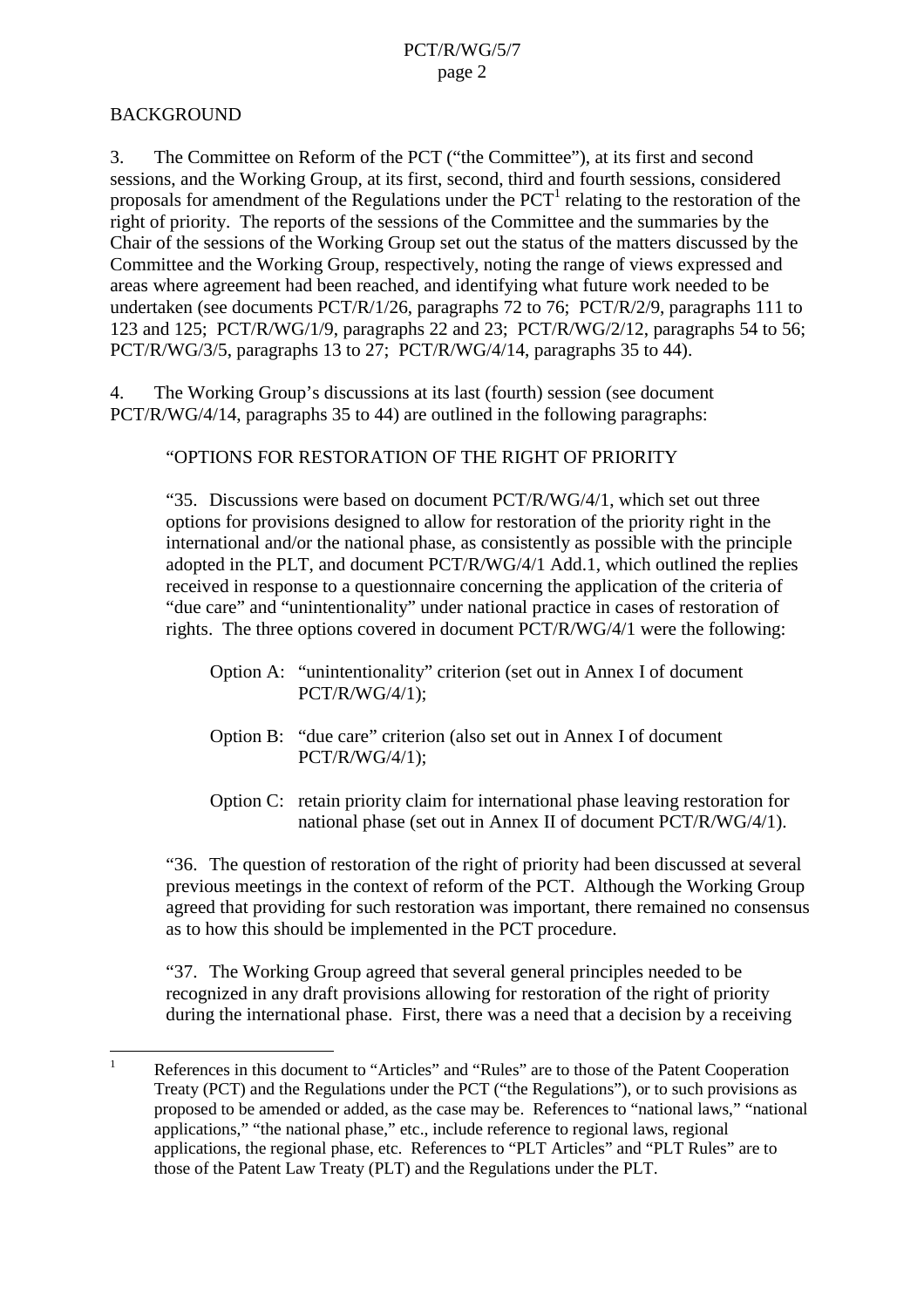#### PCT/R/WG/5/7 page 3

Office to restore a right of priority be recognized and given effect in designated Offices. Second, it needed to be clear that such a decision related only to the restoration, as such, of the right of priority and not to the ultimate validity of a priority claim in terms of substantive patent law, for example, as regards whether the subject matter of a claim was disclosed in the earlier application concerned. Third, a decision by a receiving Office refusing to restore a right of priority should not preclude the possibility that designated Offices might subsequently allow such restoration in the national phase.

"38. However, the Working Group remained divided as to whether the appropriate criterion for the restoration of a right of priority was that the failure to file the international application within the 12 month priority period was unintentional (as under Option A) or occurred in spite of due care having been taken (as under Option B), noting that those two alternatives were provided for under the PLT. A number of delegations expressed a preference for Option A and a slightly smaller number for Option B. Two delegations stated that the Offices in their countries had no experience with such restoration procedures and that they would need more time to consider the implications of the proposals in the context of their national laws. One of them requested that the possibility of making a reservation on the issue of restoration of the priority right be included.

"39. A large number of delegations stated that they could, at least by way of compromise, support provisions that would allow for a priority claim to be retained in the international application during the international phase, leaving a decision on restoration of the right of priority to be made separately by each designated Office during the national phase, as under Option C. However, several delegations opposed Option C, and some of the delegations that expressed support for it indicated that they would prefer a solution that would give greater certainty to applicants and minimize the need for restoration to be determined before separate designated Offices in the national phase. This might be achieved, for example, by combining certain elements from Options A, B and C. However, such a "combined" solution would necessarily require receiving Offices to apply one or other (or both) of the criteria referred to in Options A and B. Several delegations expressed concern at the possibility that Offices might be obliged to apply different criteria under different procedures, whether in respect of international applications (in the international phase in their capacity as receiving Offices and in the national phase in their capacity as designated Offices) and in respect of direct national filings. Some delegations queried in connection with Option C, in particular, whether a claimed priority date should be taken into account for the purposes of the international search and international preliminary examination where no decision on restoration was made during the international phase.

"40. The Working Group invited the International Bureau to prepare, for consideration at the next session, a draft proposal combining certain elements of Options A, B and C. A decision by the receiving Office to restore the right of priority would be binding on those designated Offices that applied the same or a less strict criterion. However, a designated Office that applied a stricter criterion than the receiving Office would not be bound by the receiving Office's decision but would be permitted to decide the matter in the national phase based on its own criterion. In this connection, the Working Group noted that a decision to restore a right of priority based on the criterion of "due care" would be binding on designated Offices that applied the "unintentional" criterion. In any event, however, whatever criterion was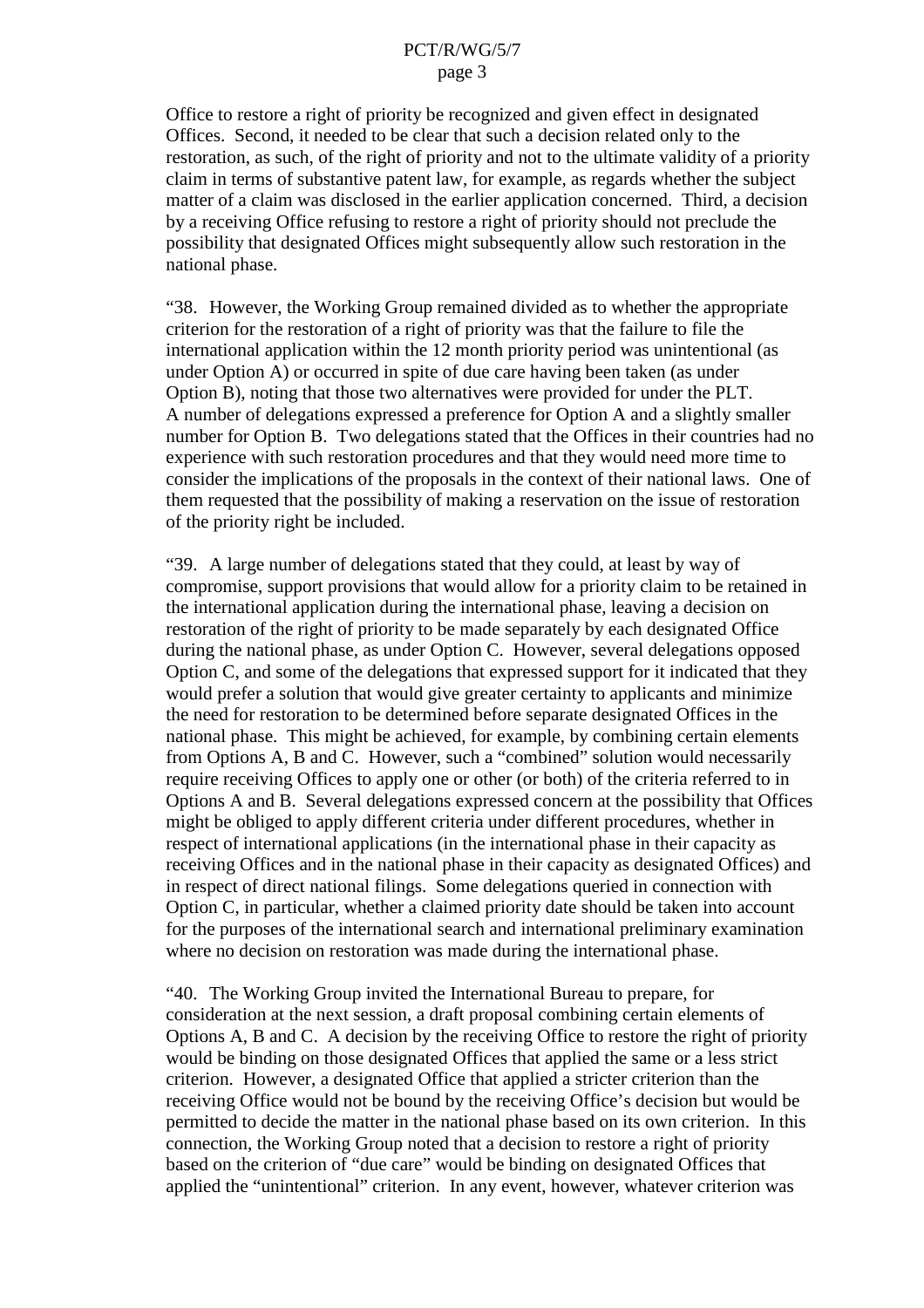applied and whatever decision was made by the receiving Office, the priority claim would be retained in the application and would be used as the basis for computation of PCT time limits, as under Option C.

"41. One delegation suggested that, with a view to avoiding the need for certain Offices to apply different criteria in the international and national phases, consideration should be given to providing for the International Bureau to decide requests for restoration of the right of priority on a centralized basis. That suggestion was felt by several delegations to warrant further consideration but doubts were expressed by certain other delegations. The International Bureau noted that such a procedure could, if desired, be implemented by adapting the existing procedure under Rule 19.4, which already provided for the transmittal of international applications to the International Bureau as receiving Office in certain cases.

"42. Two delegations expressed concern that allowing for restoration of the right of priority could conflict with Article 8(2)(a), under which the conditions for, and effect of, any priority claim shall be as provided under the Paris Convention for the Protection of Industrial Property. It was noted that this concern needed to be borne in mind in the drafting of revised proposals.

"43. The Working Group noted the following suggestions made by delegations and representatives in respect of the proposals contained in Annexes I and II of document PCT/R/WG/4/1, to be taken into account by the International Bureau in preparing a revised proposal:

(a) The period for submitting a notice correcting the priority claim so as to comply with the requirements of Rule 4.10 should be subject to Rule 80.5 where that period expired on a non-working day (see Rule 26*bis*.2(b)).

(b) It should be ensured that the computation of time limits under proposed new Rule 80.8 would operate satisfactorily in relation to the time limit for performing the international search under Rule 42.1.

(c) Where the international application as filed did not claim the priority of the earlier application, the request for restoration of the right of priority should be accompanied by a notice adding the priority claim so as to comply with all the requirements of Rule 4.10 (see proposed new Rule 26bis.3(e)).

(d) In addition to the proposals contained in document  $PCT/R/WG/4/1$ , Rule 4 should be amended to enable the inclusion in the request form of a request for restoration of right of priority, at least where that request for restoration was on the ground of "unintentionality."

(e) The importance of a prompt decision by the receiving Office under proposed new Rule 26*bis*.3(b) should be expressly reflected in the wording of the provisions.

(f) Information concerning a request for restoration should always be published together with the international application, that is, not only upon request made by the applicant (see proposed new Rule 26*bis*.3(g)(i)).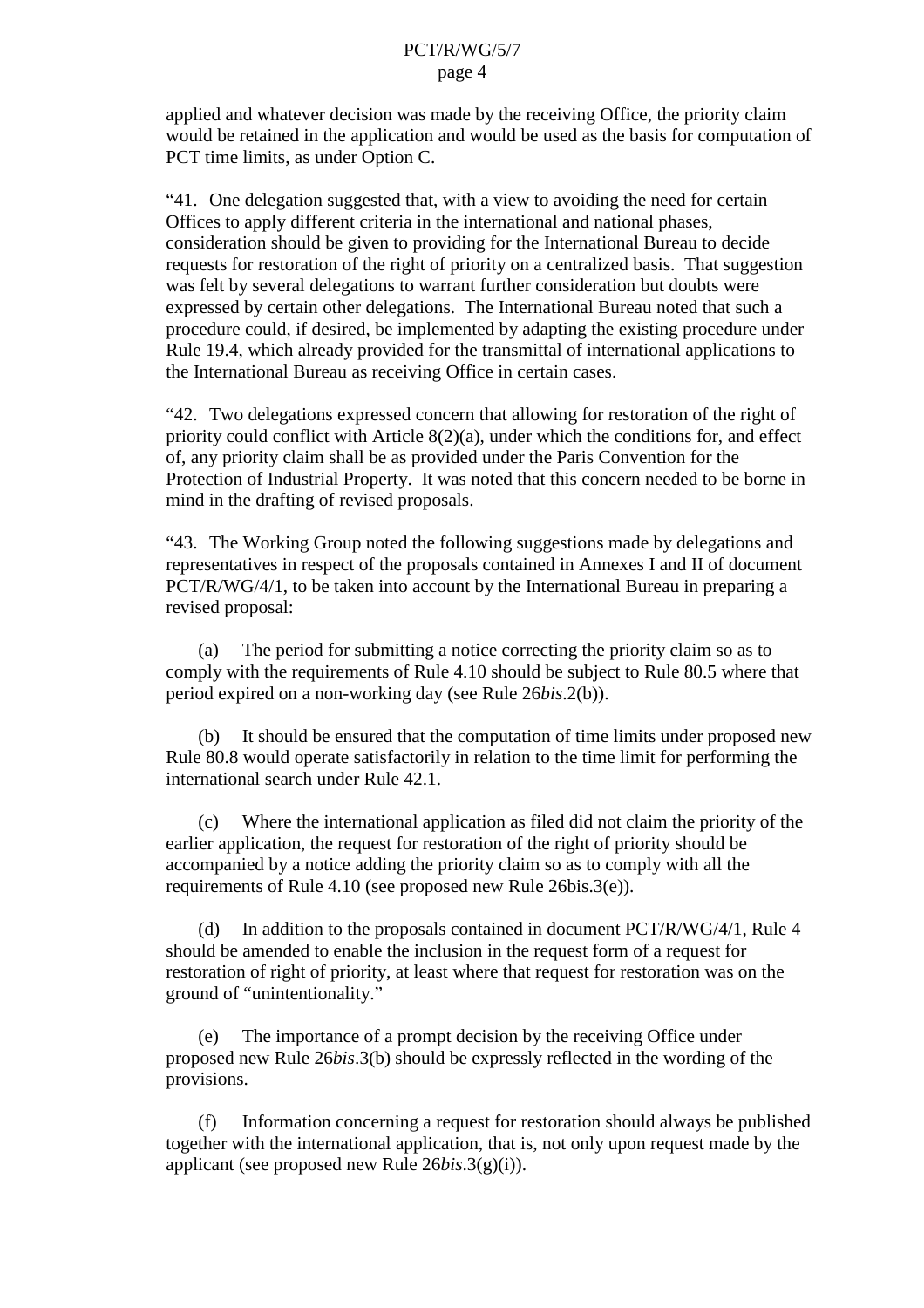#### PCT/R/WG/5/7 page 5

<span id="page-4-0"></span>(g) Under Option C, a request to a designated Office for restoration of the right of priority should be made at the time of entry into the national phase or, at least, not later than the date on which the requirements under Article 22 must be complied with (see proposed new Rule 49*ter*.1(b)).

"44. The Chair invited delegations and representatives to submit directly to the International Bureau, preferably via the PCT reform electronic forum on WIPO's Website, any further comments or suggestions for the preparation of revised proposals concerning restoration of the right of priority."

5. As invited by the Working Group, the International Bureau has prepared further revised proposals relating to the restoration of the right of priority. Annex I to the present document contains a draft proposal combining certain elements of the previous Option A ("unintentionality"), Option B ("due care") and Option C ("retain priority claim for international phase leaving restoration for national phase") as contained in document PCT/R/WG/4/1, Annexes I and II, taking account of the suggestions made by delegations and representatives of users at the fourth session (see document PCT/R/WG/4/14, paragraph 43). The main features of the draft proposal are represented in the flowchart appearing on page [6](#page-5-0), below, and are outlined in the following paragraphs. Article 13 and Rule 14 of the PLT are reproduced, for ease of reference, in Annex II.

# RETENTION OF PRIORITY CLAIM; RESTORATION OF RIGHT OF PRIORITY

# *Automatic Retention of Priority Claim During International Phase*

6. As under previous Option C, it is proposed to provide for the automatic retention, during the international phase, of a priority claim where the international application has an international filing date which is later than the date on which the priority period expired but within the period of two months from that date. Such a priority claim would be retained irrespective of whether the applicant requests the receiving Office to restore the right of priority and even where such a request is made but refused by the receiving Office. In other words, such a priority claim would not be considered not to have been made (as would be the case under the present Regulations) and would therefore be taken into account during the international phase for the purposes of international search and international preliminary examination, and for the computation of time limits, including that for entry into the national phase.

# *Restoration of the Right of Priority by the Receiving Office during the International Phase*

7. As under previous Options A and B, the applicant would have the possibility of requesting the receiving Office to restore the right of priority during the international phase. The receiving Office, when deciding on a request for restoration, would be free to apply either the more strict criterion of "due care" or the less strict criterion of "unintentionality." Although not expressly stated in the proposed amended provisions, it is to be understood that a receiving Office could, if it wished, apply both criteria and leave the choice to the applicant as to which criterion is sought to be applied in a specific case. Furthermore, a receiving Office would also be free to apply, upon request of the applicant, first the "due care" criterion and, if the receiving Office finds that that criterion was not complied with, the "unintentionality" criterion. Those understandings could, if necessary, be expressed by the Assembly in amending the Regulations.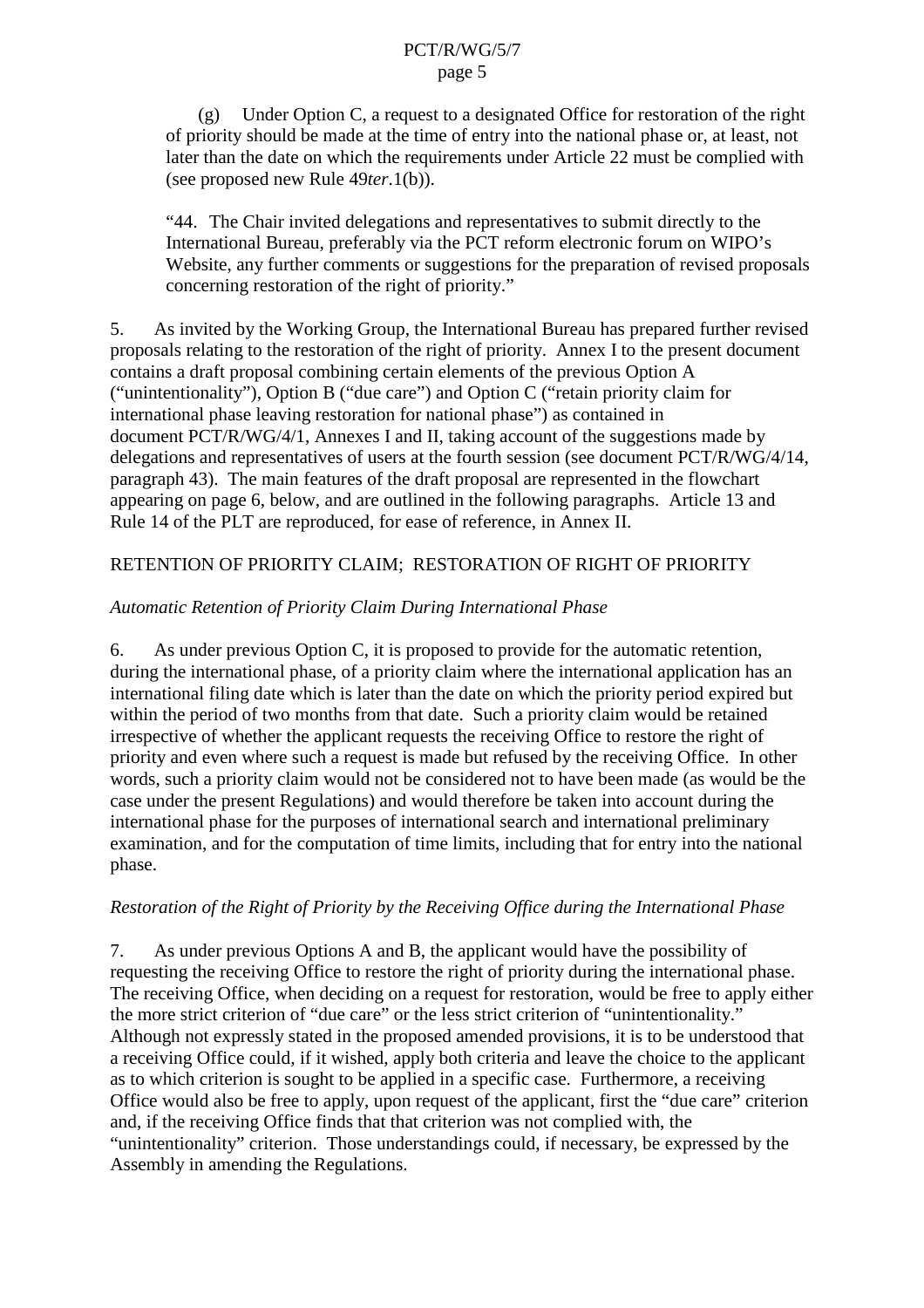PCT/R/WG/5/7 page 6

#### RESTORATION OF RIGHT OF PRIORITY

<span id="page-5-0"></span>

\* Refusal by RO does not preclude a subsequent request to DO based on either criterion.

\*\* Restoration by RO is subject to review by DO where reasonable doubt that requirements were met.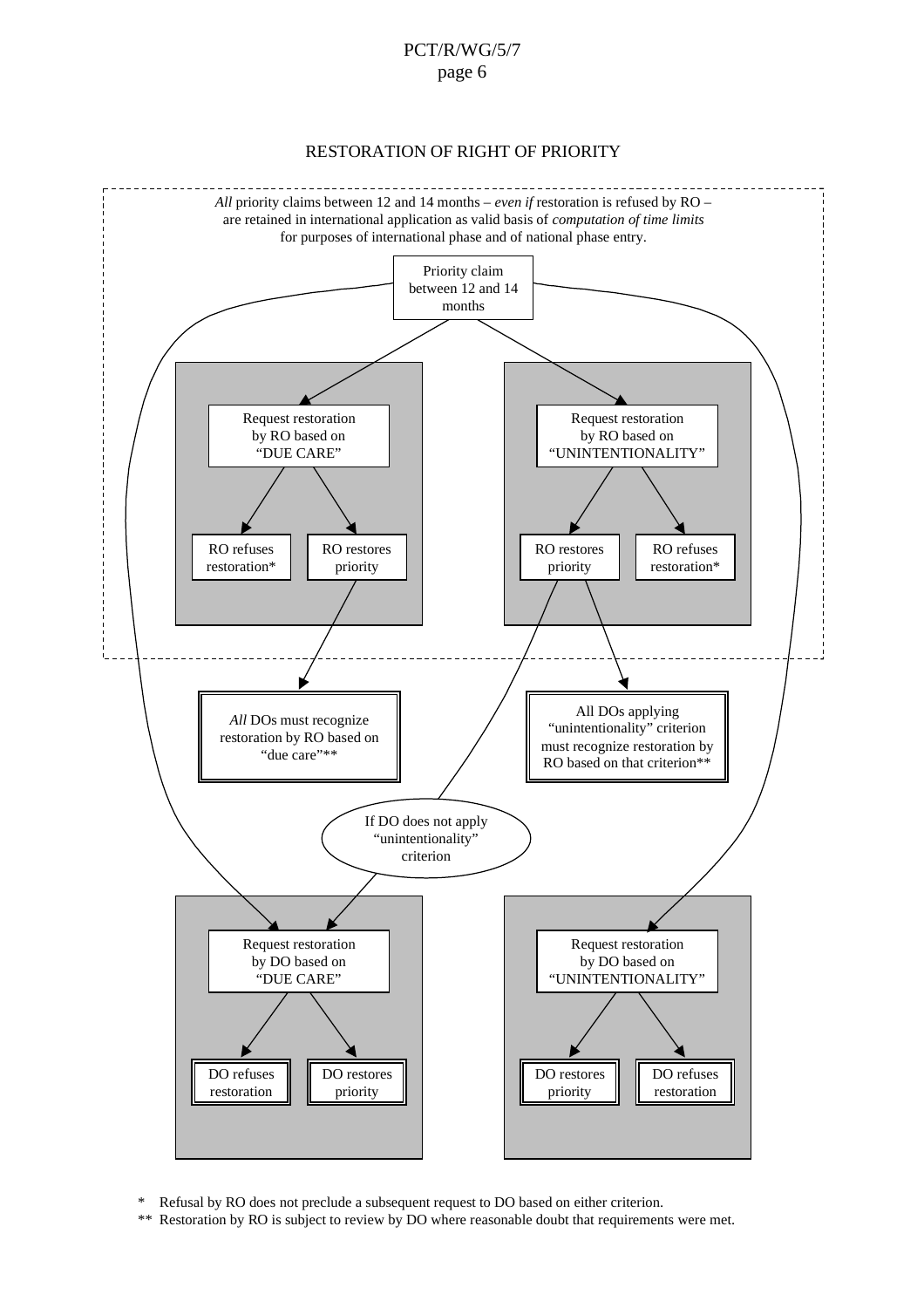<span id="page-6-0"></span>8. It would be advantageous for the applicant to obtain a positive finding by the receiving Office on the stricter criterion of "due care" since such a finding would be effective in all designated States, unlike a finding on the less strict "unintentionality" criterion (see paragraph 9, below).

# *Effect of Receiving Office Decision on Designated Offices*

9. A decision by the receiving Office to restore a right of priority based on the criterion of "due care" would be effective in all designated States (subject to a transitional reservation provision). A decision by the receiving Office to restore a right of priority based on the criterion of "unintentionality" would be effective only in those designated States whose applicable national law provided for restoration of the right of priority based on that criterion.

# *Restoration of the Right of Priority by Designated Office during the National Phase*

10. As under previous Option C, all designated Offices (including elected Offices) would be obliged to provide for the restoration of the right of priority in the national phase (subject to a transitional reservation provision). As under the PLT and the provisions applicable to the receiving Office mentioned above, the national law applicable by the designated Office would have to provide for the restoration of the right of priority either on the basis of the more strict criterion of "due care" or the less strict criterion of "unintentionality." Although not expressly stated in the proposed amended provisions, it is to be understood that a designated Office could, if it wished, apply both criteria and leave the choice to the applicant as to which criterion is sought to be applied in a specific case. Furthermore, a designated Office would also be free to apply, upon request of the applicant, first the "due care" criterion and, if the receiving Office finds that that criterion was not complied with, the "unintentionality" criterion. Those understandings could, if necessary, be expressed by the Assembly in amending the Regulations.

11. In practice, of course, restoration of the right of priority by a designated Office during the national phase would only be necessary where the receiving Office had not already restored the right of priority with binding effect for the designated Office concerned.

> *12. The Working Group is invited to consider the proposals contained in Annex I to this document.*

> > [Annex I follows]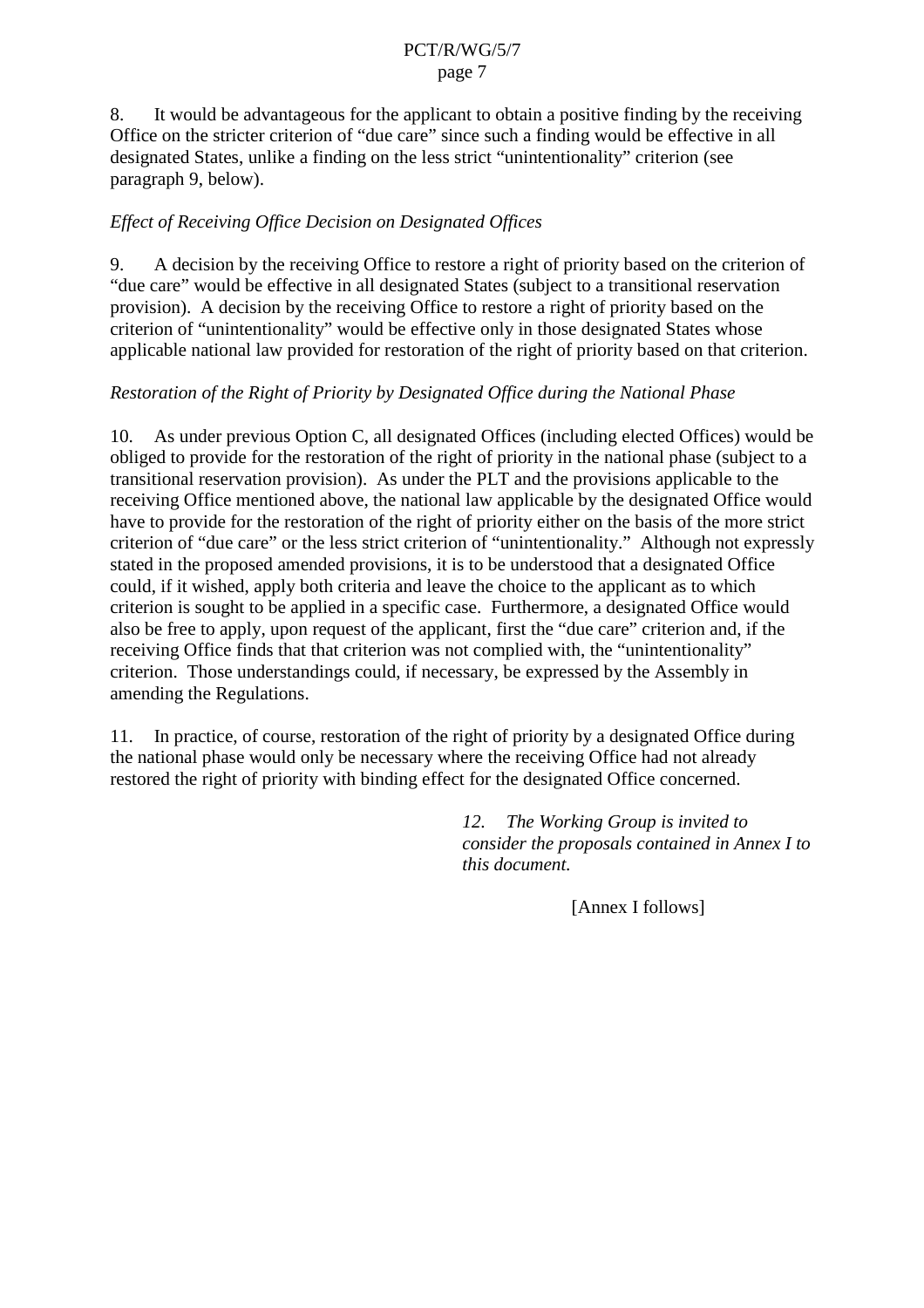#### PCT/R/WG/5/7

#### ANNEX I

# PROPOSED AMENDMENTS OF THE PCT REGULATIONS:<sup>2</sup>

# RESTORATION OF THE RIGHT OF PRIORITY

# TABLE OF CONTENTS

| 48.1                                                                                          |  |
|-----------------------------------------------------------------------------------------------|--|
|                                                                                               |  |
|                                                                                               |  |
| <u>Rule 49ter Effect of Restoration of Priority Right by Receiving Office; Restoration of</u> |  |
|                                                                                               |  |
| <u>49ter.1 Effect of Restoration of Priority Right by Receiving Office</u> 13                 |  |
|                                                                                               |  |
| Rule 76 Application of Certain Rules to Procedures Before Elected Offices; Copy,              |  |
| <b>Translation and Fee Under Article 39(1);</b> Translation of Priority Document  18          |  |
|                                                                                               |  |
|                                                                                               |  |
| 76.5 Application of Certain Rules 22.1(g), 47.1, 49, 49bis and 51bis  18                      |  |
|                                                                                               |  |

<sup>&</sup>lt;sup>2</sup> Proposed additions and deletions are indicated, respectively, by underlining and striking through the text concerned. Certain provisions that are not proposed to be amended may be included for ease of reference.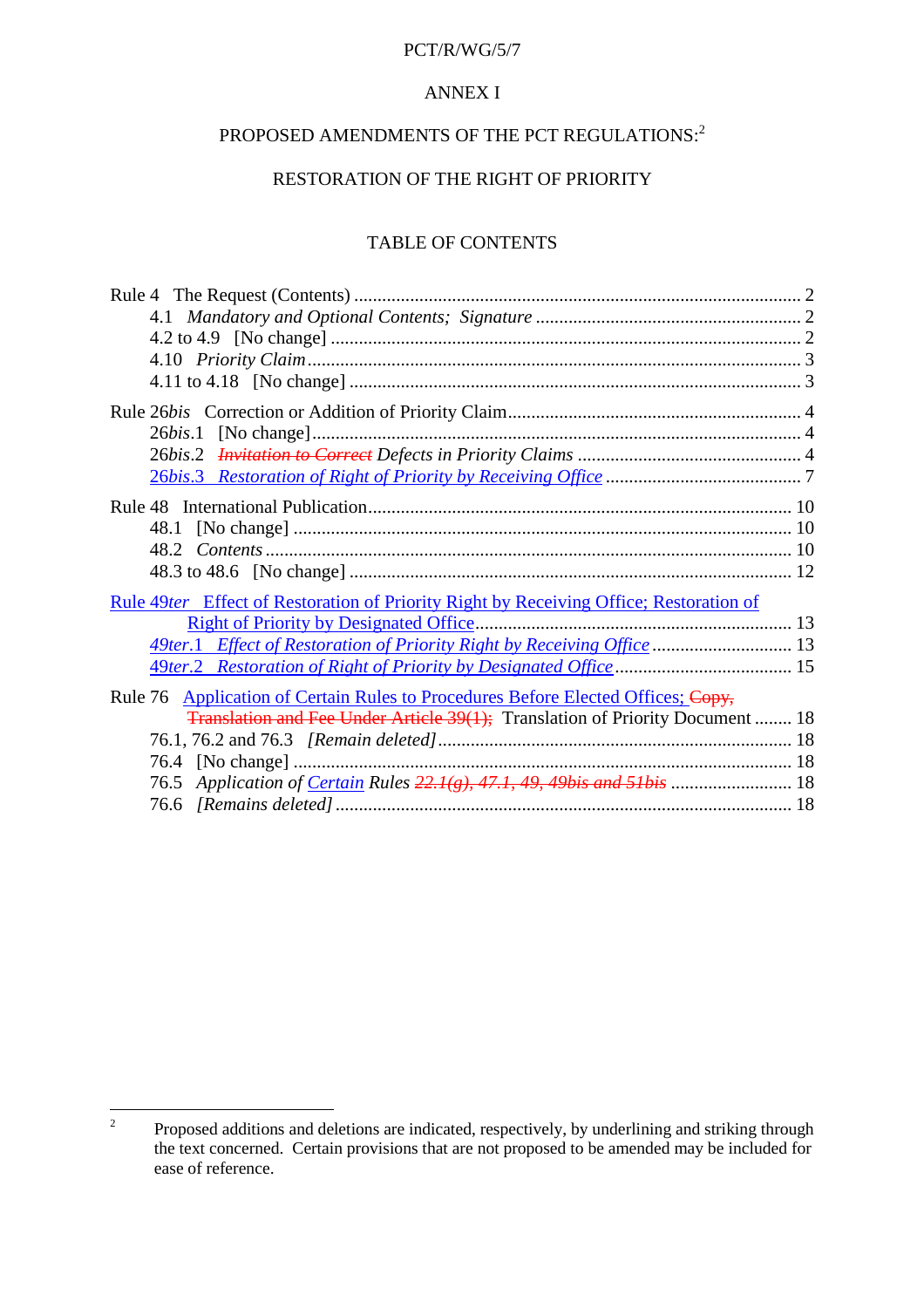# **Rule 4**

# **The Request (Contents)**

<span id="page-8-0"></span>4.1 *Mandatory and Optional Contents; Signature*

(a) and (b) [No change]

(c) The request may contain:

(i) and (ii) [No Change]

(iii) declarations as provided in Rule  $4.17<sub>a</sub>$ 

(iv) a request for restoration of the right of priority.

[COMMENT: See the summary by the Chair of the fourth session of the Working Group, document PCT/R/WG/4/14, paragraph 43(d). Upon consideration, it would not appear necessary to restrict paragraph (c)(iv) to requests for restoration on the ground of "unintentionality" but to also allow for the inclusion in the request form of a request for restoration on the ground of "due care."]

(d) [No change]

4.2 to 4.9 [No change]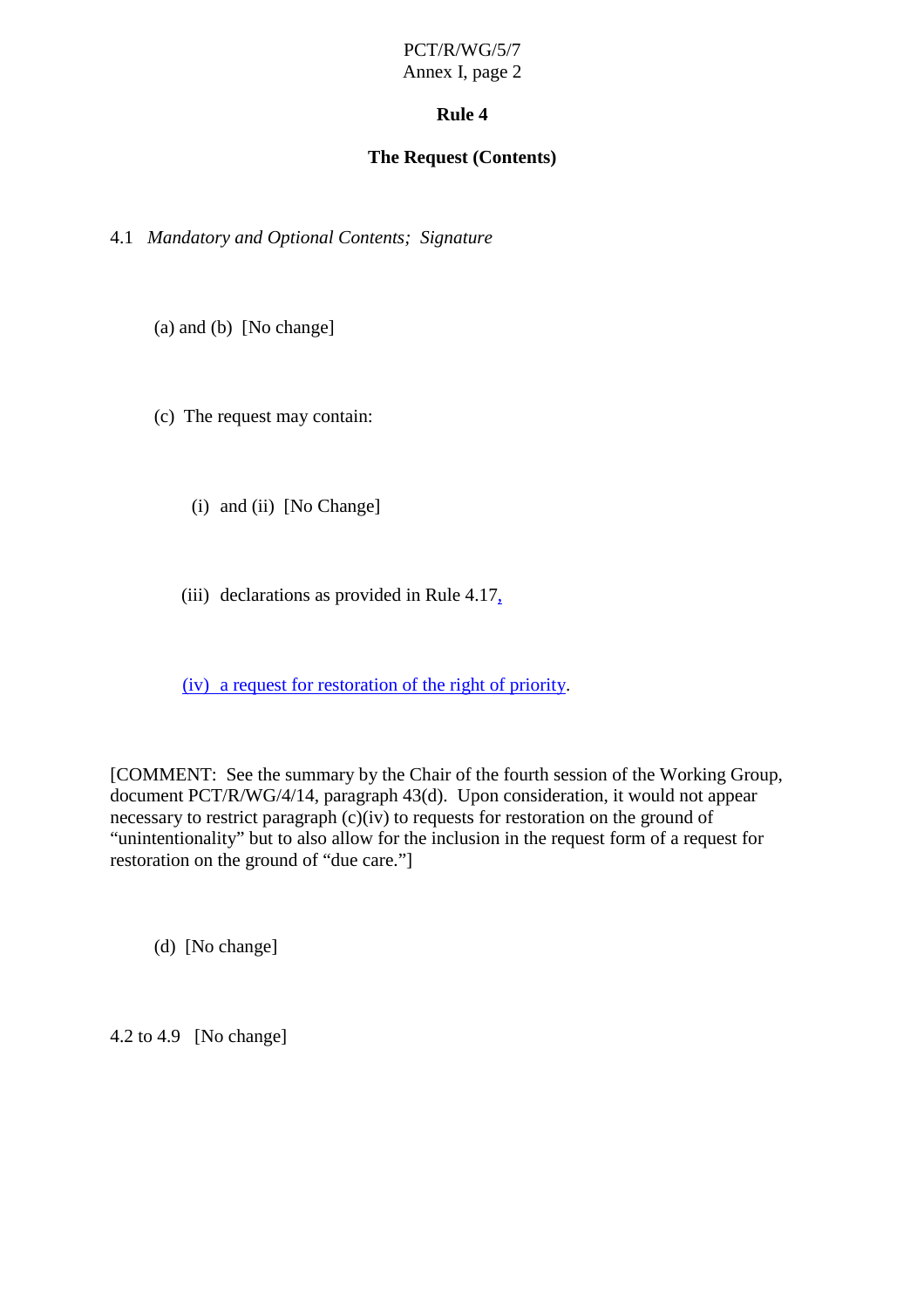<span id="page-9-0"></span>4.10 *Priority Claim*

(a) Any declaration referred to in Article 8(1) ("priority claim") may claim the priority of one or more earlier applications filed either in or for any country party to the Paris Convention for the Protection of Industrial Property or in or for any Member of the World Trade Organization that is not party to that Convention. Any priority claim shall, subject to Rule 26*bis*.1, be made in the request; it shall consist of a statement to the effect that the priority of an earlier application is claimed and shall indicate:

(i) the date on which the earlier application was filed, being a date falling within the period of 12 months preceding the international filing date;

[COMMENT: See Rule 26*bis*.2 as proposed to be amended, and the Comment thereon, below.]

(ii) to (v) [No change]

(b) to (d) [No change]

4.11 to 4.18 [No change]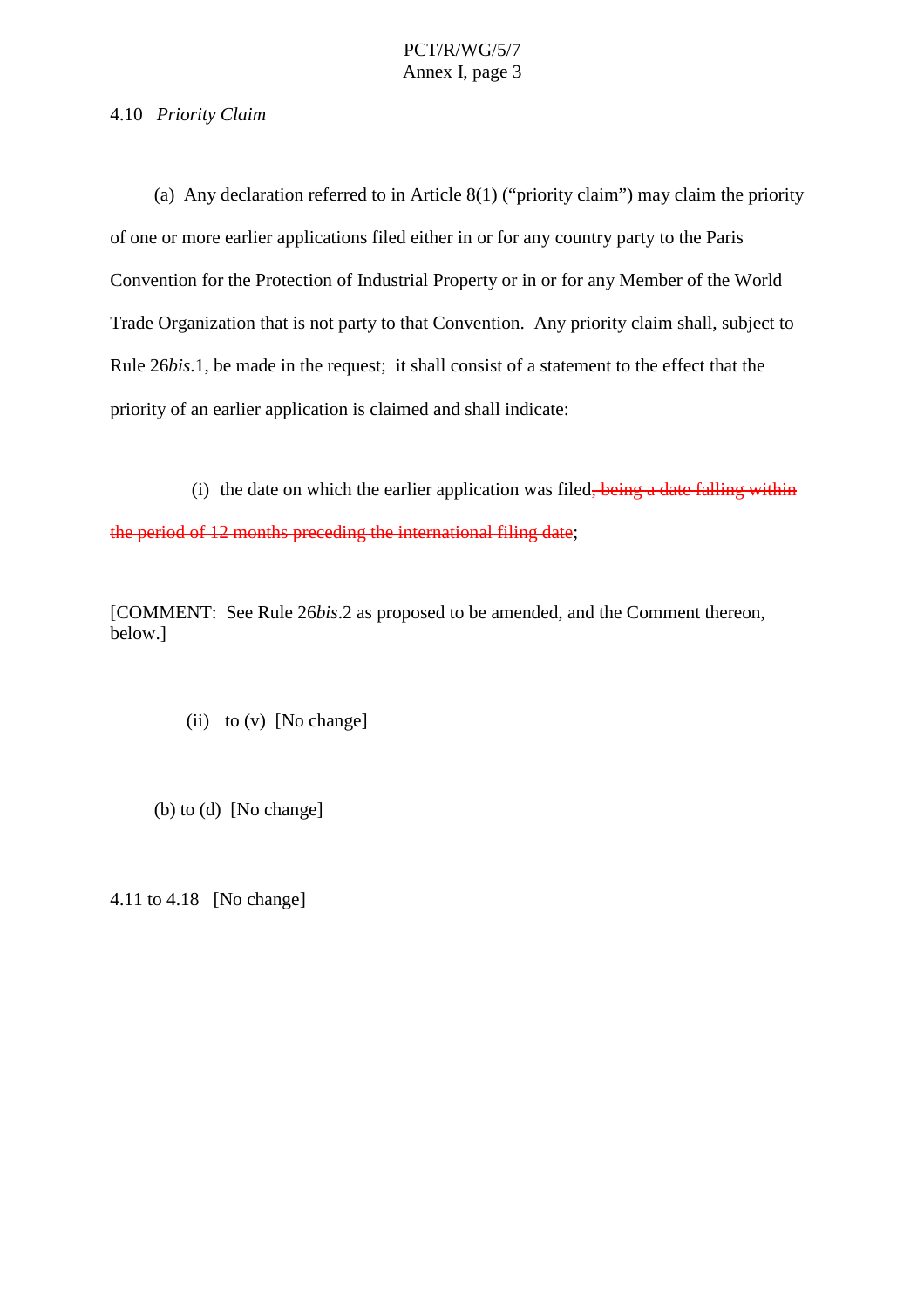# **Rule 26***bis*

#### **Correction or Addition of Priority Claim**

<span id="page-10-0"></span>26*bis*.1 [No change]

26*bis*.2 *Invitation to Correct Defects in Priority Claims*

[COMMENT: The proposed amendment of the title of Rule 26*bis*.2 is consequential on the proposed deletion of the reference to "invitation" in paragraph (b), below.]

(a) Where the receiving Office or, if the receiving Office fails to do so, the International Bureau, finds:

(i) that a priority claim does not comply with the requirements of Rule 4.10;  $\theta$ 

(ii) that any indication in a priority claim is not the same as the corresponding indication appearing in the priority document;  $\frac{\partial}{\partial r}$  or

(iii) that the international application has an international filing date which is later than the date on which the priority period expired;

the receiving Office or the International Bureau, as the case may be, shall invite the applicant to correct the priority claim or, in the case referred to in item (iii), where the international filing date is within two months from the date on which the priority period expired, to submit a request under Rule 26*bis*.3 for restoration of the right of priority.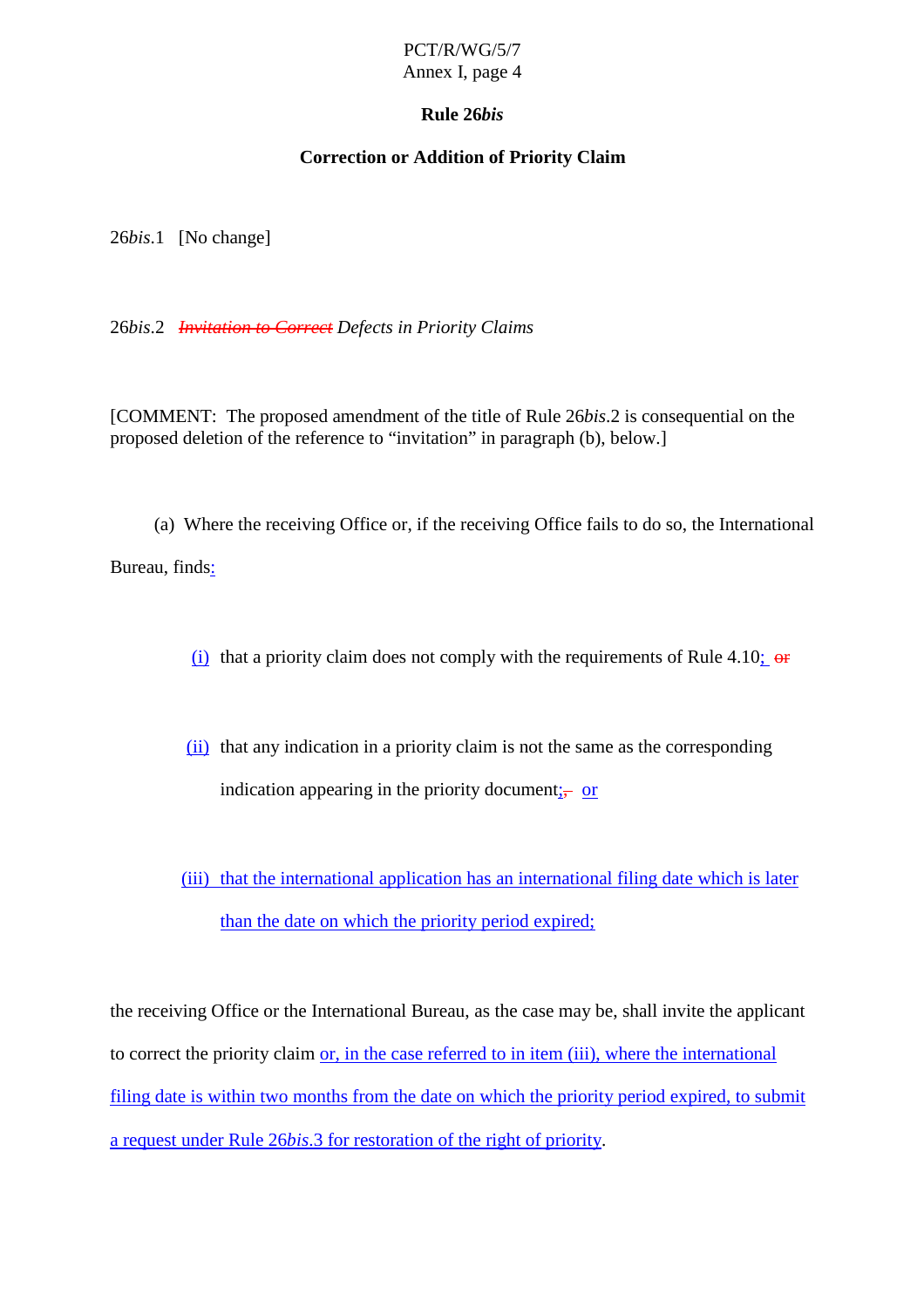*[Rule 26bis.2(a), continued]*

[COMMENT: The proposed amendment of Rules 4.10(a) (see above) and 26*bis*.2(a) is consequential on the proposed introduction into the PCT system of the possibility to request restoration of the right of priority. The wording of proposed new item (iii) is modeled on PLT Article 13(2) and PLT Rule14(4)(a).]

(b) If, in response to an invitation under paragraph  $(a)$ , the applicant does not, before the expiration of the time limit under Rule 26*bis*.1(a), submit a notice correcting the priority claim or, in the case referred to in paragraph (a)(iii), a request for restoration of the right of priority in accordance with Rule 26*bis*. 3 so as to comply with the requirements of Rule 4.10, that priority claim shall, subject to paragraph (c), be canceled. Where a priority claim is canceled it shall, for the purposes of the procedure under the Treaty, be considered not to have been made and the receiving Office or the International Bureau, as the case may be, shall so declare and shall inform the applicant accordingly., provided that a

[COMMENT: The proposed amendment of Rule 26*bis*.2(b) is consequential on the proposed introduction into the PCT system of the possibility to request restoration of the right of priority. See also paragraph (c) as proposed to be amended, below. With regard to the suggestion by one delegation concerning Rule 80.5 (see the summary by the Chair of the fourth session of the Working Group, document PCT/R/WG/4/14, paragraph 43(a)), it would appear that no further amendment to paragraph (b) is needed since Rule 80.5 already applies to the expiration of the time limit under Rule 26*bis*.1(a).]

(c) A priority claim shall not be canceled considered not to have been made only because:

(i) the indication of the number of the earlier application referred to in

Rule 4.10(a)(ii) is missing;  $\theta$ r because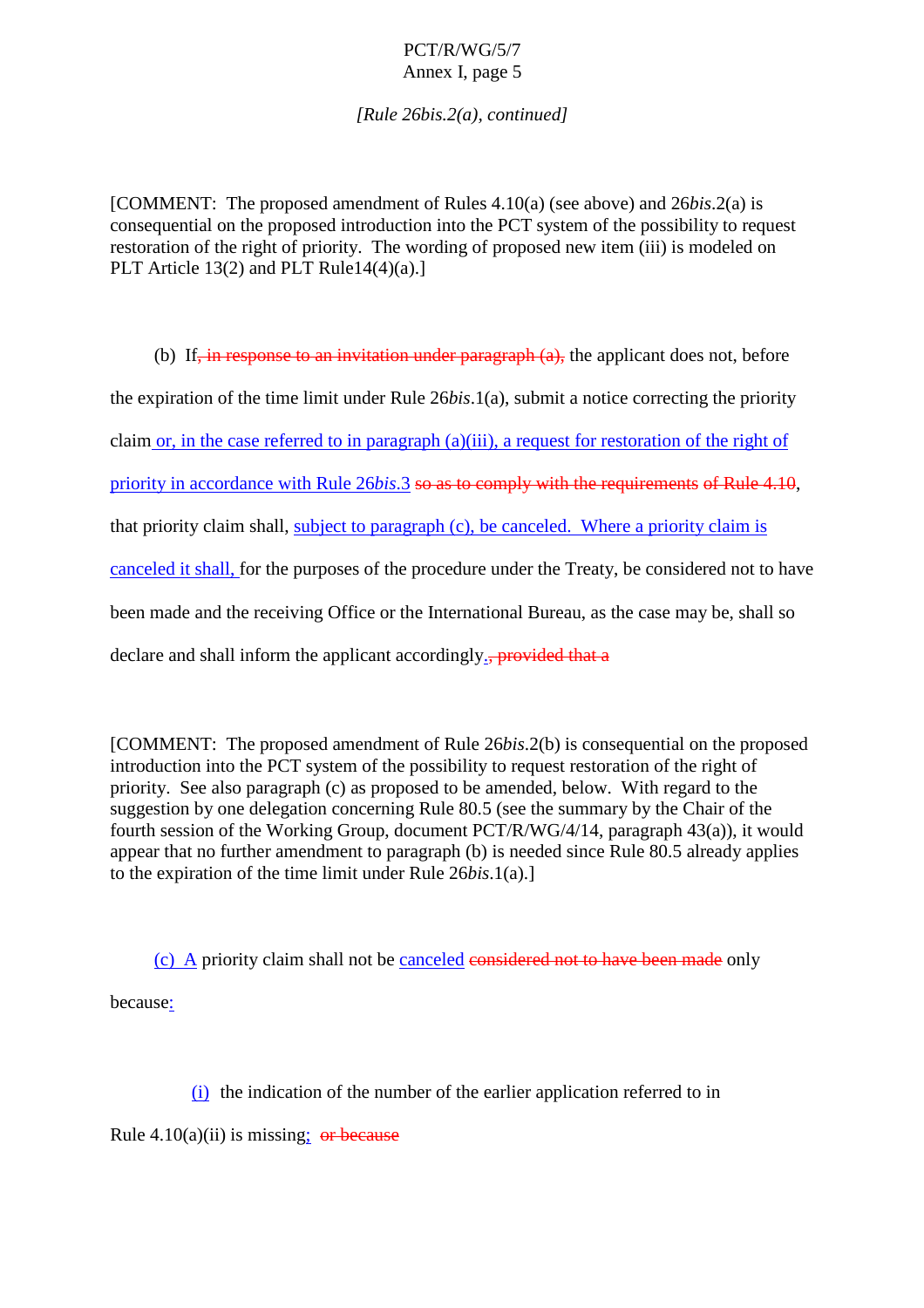*[Rule 26bis.2(c), continued]*

(ii) an indication in the priority claim is not the same as the corresponding indication appearing in the priority document; or

(iii) the international application has an international filing date which is later than the date on which the priority period expired but within the period of two months from that date.

[COMMENT: See paragraph [6](#page-4-0) of the Introduction to this document.]

(d)  $(e)$  Where the receiving Office or the International Bureau has made a declaration under paragraph (b), the International Bureau shall, upon request made by the applicant and received by the International Bureau prior to the completion of the technical preparations for international publication, and subject to the payment of a special fee whose amount shall be fixed in the Administrative Instructions, publish, together with the international application, information concerning the priority claim which was canceled considered not to have been made. A copy of that request shall be included in the communication under Article 20 where a copy of the pamphlet is not used for that communication or where the international application is not published by virtue of Article 64(3).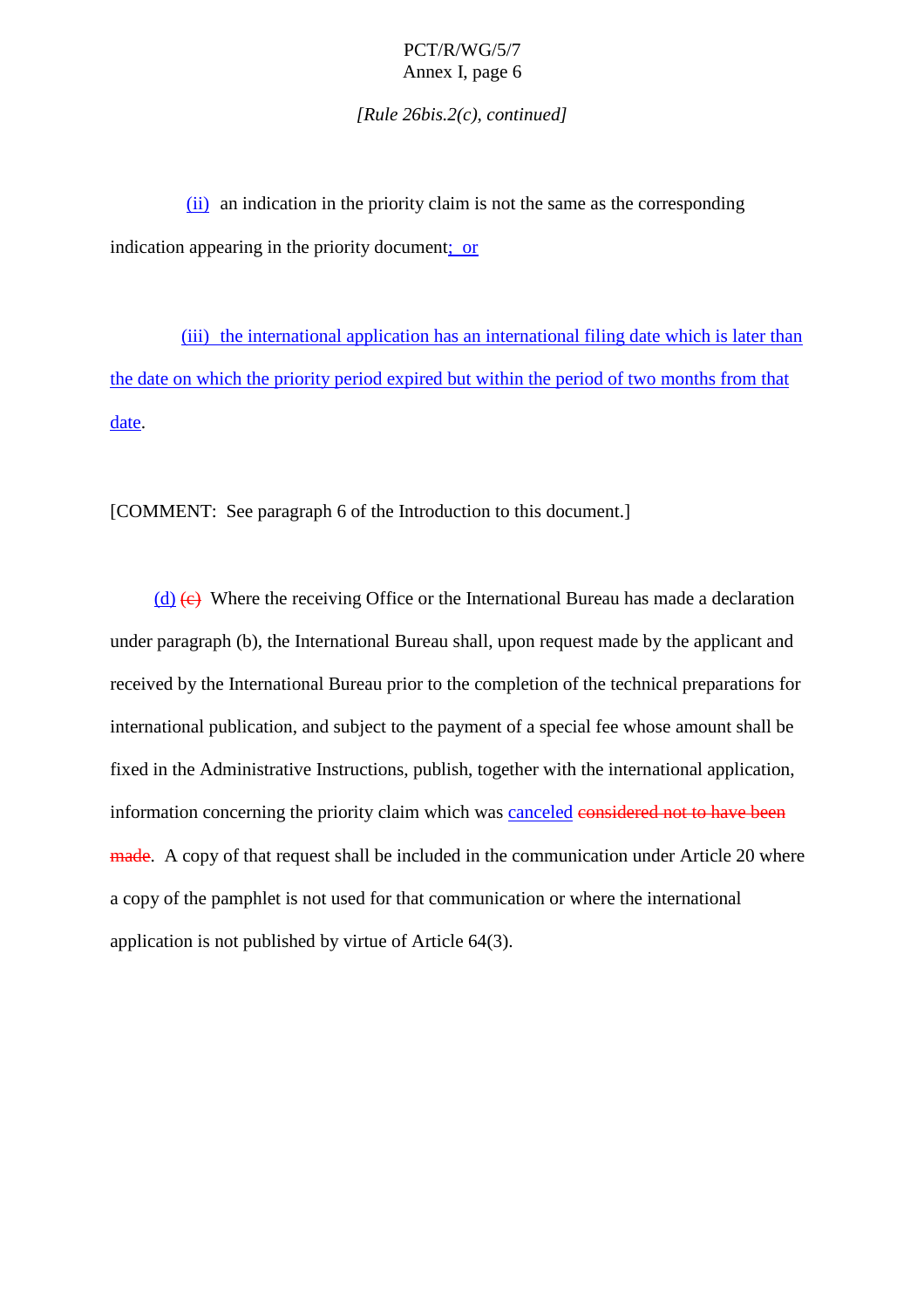<span id="page-13-0"></span>26*bis*.3 *Restoration of Right of Priority by Receiving Office*

(a) Where the international application has an international filing date which is later than the date on which the priority period expired but within the period of two months from that date, the receiving Office shall restore the right of priority if:

(i) a request to that effect is submitted to the Office within a time limit of 14 months from the date on which the earlier application was filed;

(ii) the request states the reasons for the failure to file the international application within the priority period; and

(iii) the Office finds that the failure to file the international application within the priority period occurred in spite of due care required by the circumstances having been taken or, at the option of the Office, was unintentional.

[COMMENT: See paragraph [7](#page-4-0) of the Introduction to this document.]

(b) Where a priority claim in respect of the earlier application is not contained in the international application, the request referred to in paragraph (a)(i) shall be accompanied by a notice under Rule 26*bis*.1(a) adding the priority claim.

[COMMENT: See also the summary of the fourth session by the Chair, document PCT/R/WG/4/14, paragraph 43(c).]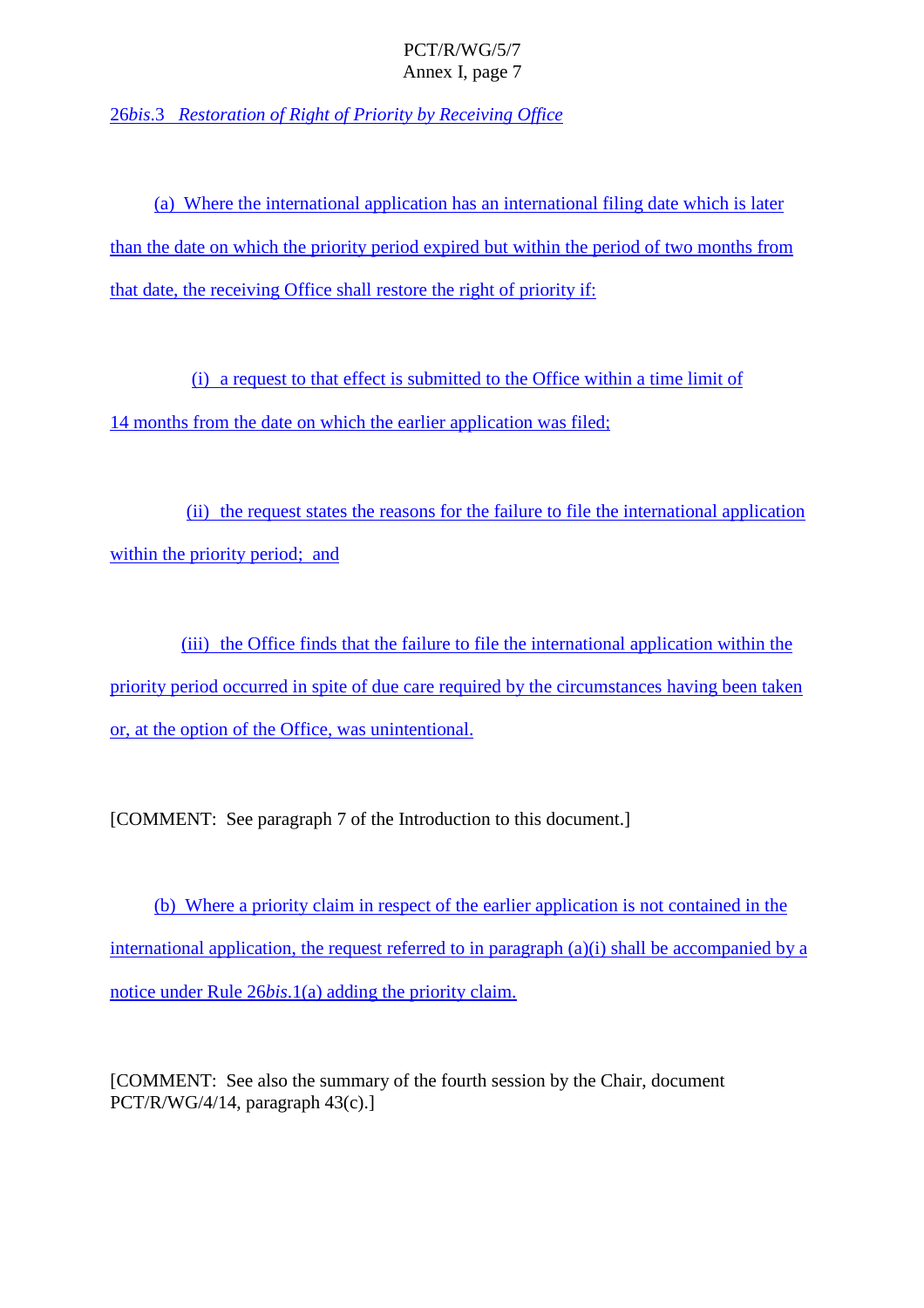*[Rule 26bis.3, continued]*

(c) The submission of a request under paragraph (a)(i) may be subjected by the receiving Office to the payment to it, for its own benefit, of a fee for requesting restoration.

The amount of that fee, if any, shall be fixed by the receiving Office.

[COMMENT: Earlier drafts provided for a fee for requesting restoration equal to 25% of the international filing fee referred to in item 1 of the Schedule of Fees, not taking into account any fee for each sheet of the international application in excess of 30 sheets. Upon further reflection, and in view of the fact that the number of requests for restoration of the right of priority is likely to be small, it appears preferable to simplify the provision further by allowing the receiving Office to fix the fee, as in the case of the transmittal fee under Rule 14.1(b).]

(d) The receiving Office may require that a declaration or other evidence in support of the statement of reasons referred to in paragraph (a)(ii) be filed with it within a time limit which shall be reasonable under the circumstances. The applicant may furnish to the International Bureau, and the International Bureau shall include in its files, a copy of any such declaration or other evidence filed with the receiving Office.

[COMMENT: See also Rule 48.2(b)(vii) as proposed to be added, below.]

(e) The receiving Office shall not refuse, totally or in part, a request under paragraph (a)(i) without giving the applicant the opportunity to make observations on the intended refusal within a time limit which shall be reasonable under the circumstances.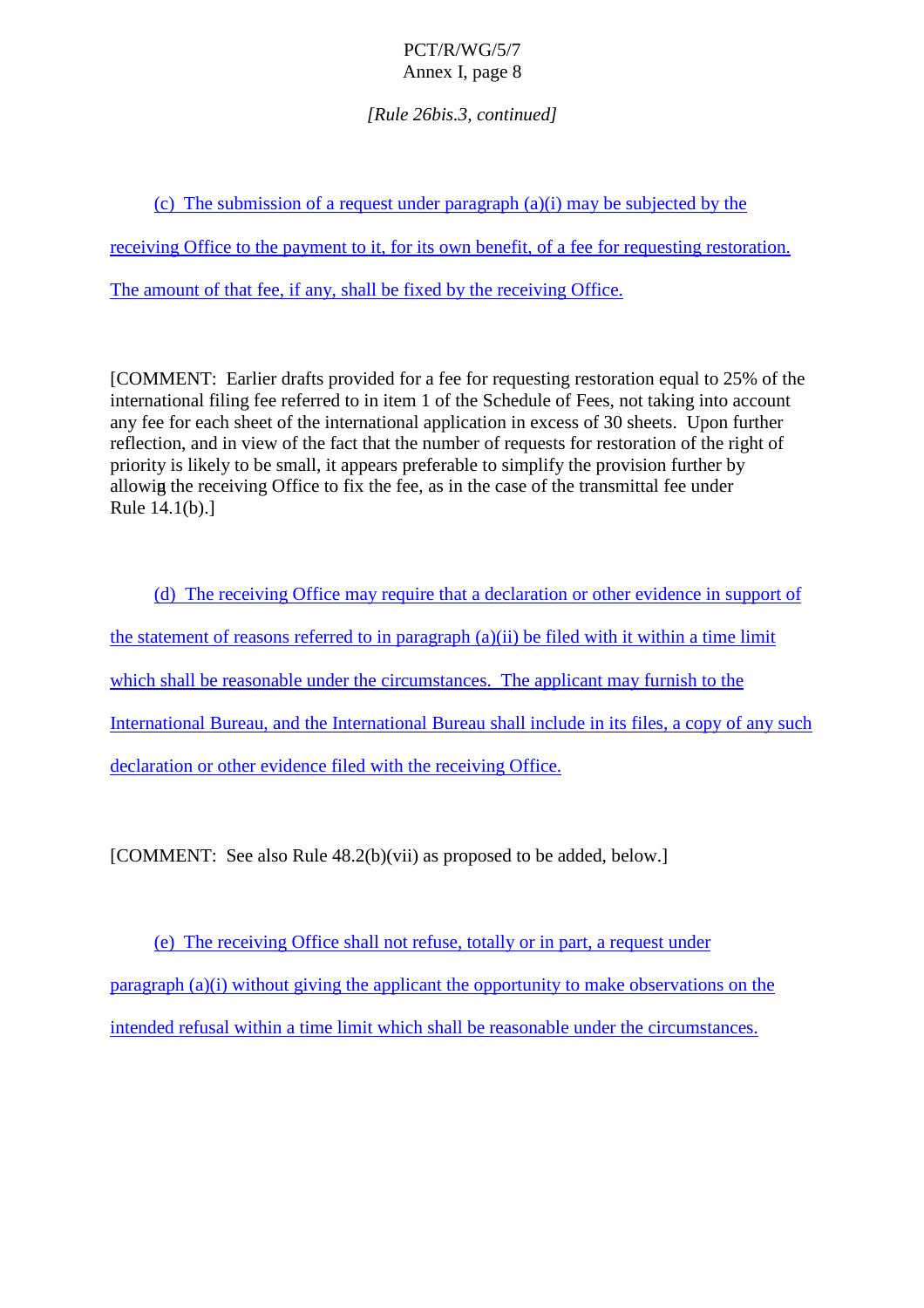*[Rule 26bis.3, continued]*

(f) The receiving Office shall promptly:

(i) notify the International Bureau of the receipt of a request under

paragraph  $(a)(i)$ ;

(ii) make a decision upon the request;

[COMMENT: See the summary of the fourth session by the Chair, document PCT/R/WG/4/14, paragraph 43(e)).]

(iii) notify the applicant and the International Bureau of its decision and of the

criterion referred to in paragraph (a)(iii) upon which the decision was based.

(g) Each receiving Office shall inform the International Bureau as to which of the criteria referred to in paragraph (a)(iii) it is, in general, prepared to apply. The International Bureau shall promptly publish such information in the Gazette.

[COMMENT: So as to achieve a uniform approach to the question of restoration of the right of priority at least during the international phase, it is not proposed to provide for a transitional reservation provision in Rule 26*bis*.3 so as to permit receiving Offices to make a transitional reservation where the national law applied by the receiving Office is not compatible with other provisions of Rule 26*bis*.3, in particular, paragraph (a)(iii) (as was suggested in respect of a similar provision by one delegation during the third session of the Working Group; see the summary by the Chair of the third session of the Working Group, document PCT/R/WG/3/5, paragraph 23).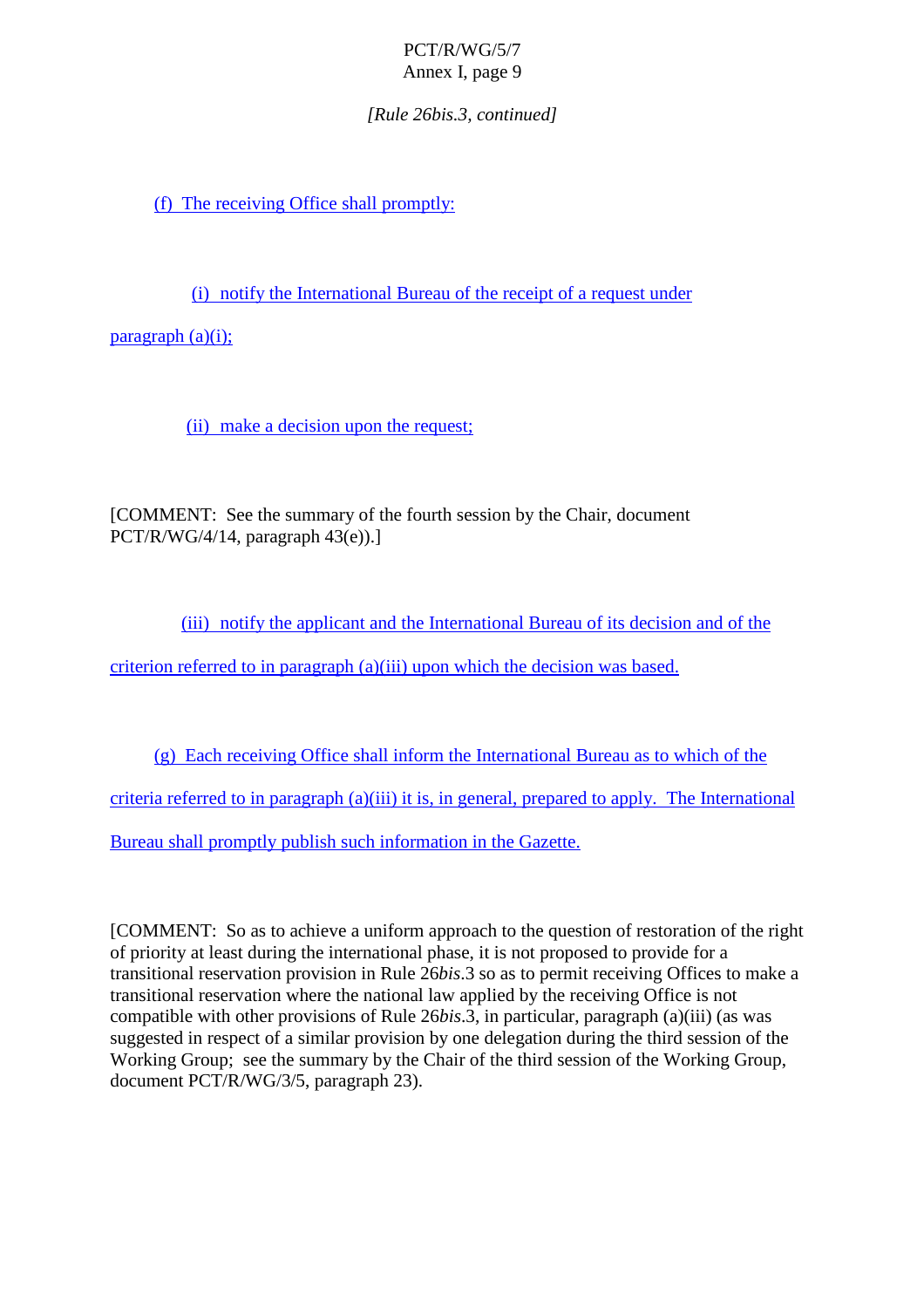#### **Rule 48**

#### **International Publication**

<span id="page-16-0"></span>48.1 [No change]

48.2 *Contents*

- (a) The pamphlet shall contain:
	- (i) to (ix) [No change]

(x) any declaration referred to in Rule  $4.17(v)$ , and any correction thereof under Rule 26*ter*.1, which was received by the International Bureau before the expiration of the time limit under Rule 26*ter*.1;

(xi) any information concerning a request under Rule 26*bis*.3 for restoration of the right of priority and the decision of the receiving Office upon such request, including information as to the criterion referred to in paragraph (a)(iii) upon which the decision was based.

[COMMENT: See the summary of the fourth session by the Chair, document PCT/R/WG/4/14, paragraph 43(f)).]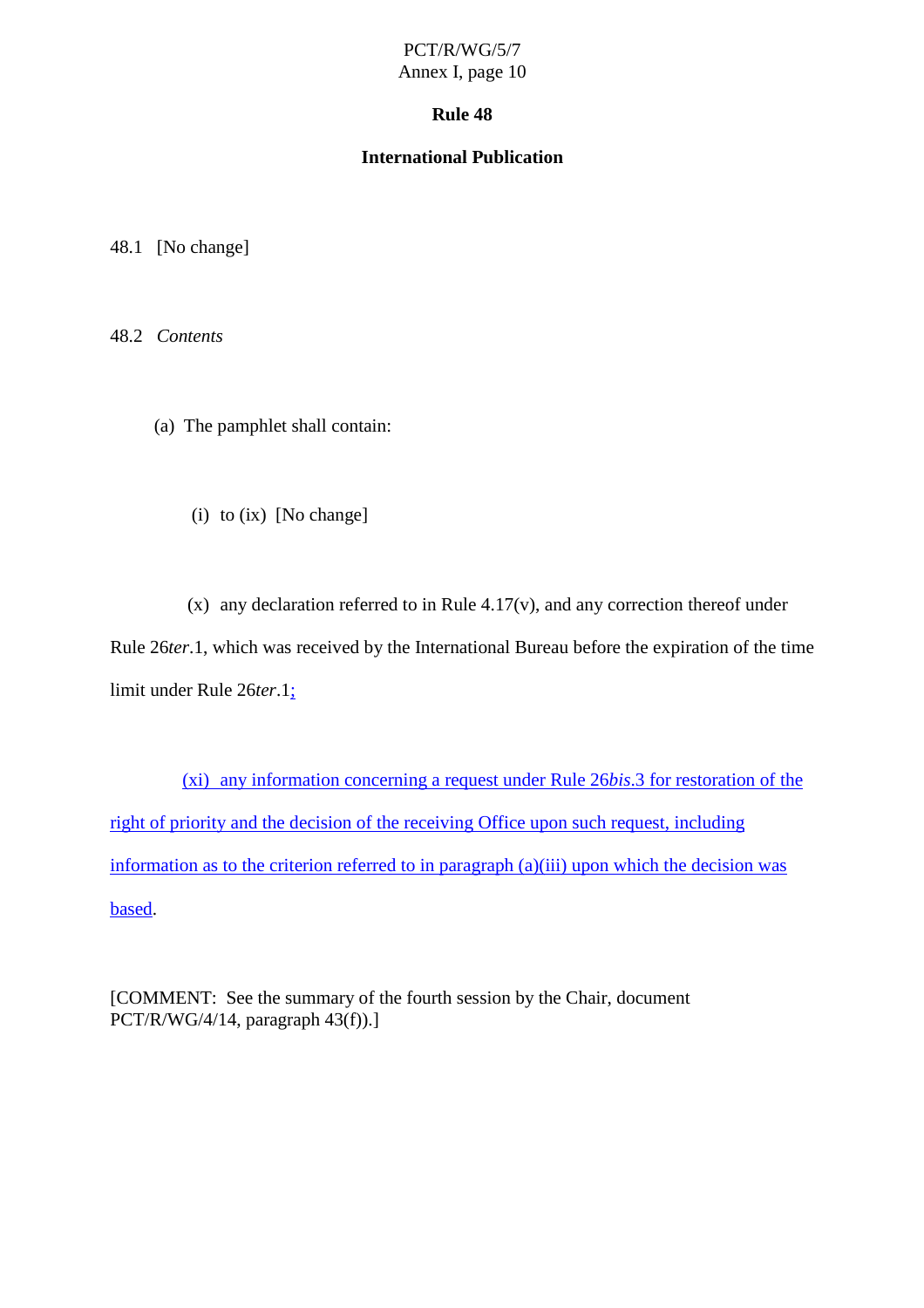*[Rule 48.2, continued]*

(b) Subject to paragraph (c), the front page shall include:

(i) to (iii) [No change]

(iv) where applicable, an indication that the request contains any declaration referred to in Rule 4.17 which was received by the International Bureau before the expiration of the time limit under Rule 26*ter*.1;

[COMMENT: Clarification only.]

(v) where applicable, in connection with a request under Rule 26*bis*.3 for restoration of the right of priority, a reference to the fact that the international application has an international filing date which is later than the date on which the priority period expired but within the period of two months from that date;

(vi) where applicable, an indication that the pamphlet contains information concerning a request under Rule 26*bis*.3 for restoration of the right of priority and the decision of the receiving Office upon such request;

[COMMENT: See Comment on proposed new Rule 48.1(a)(xi), above.]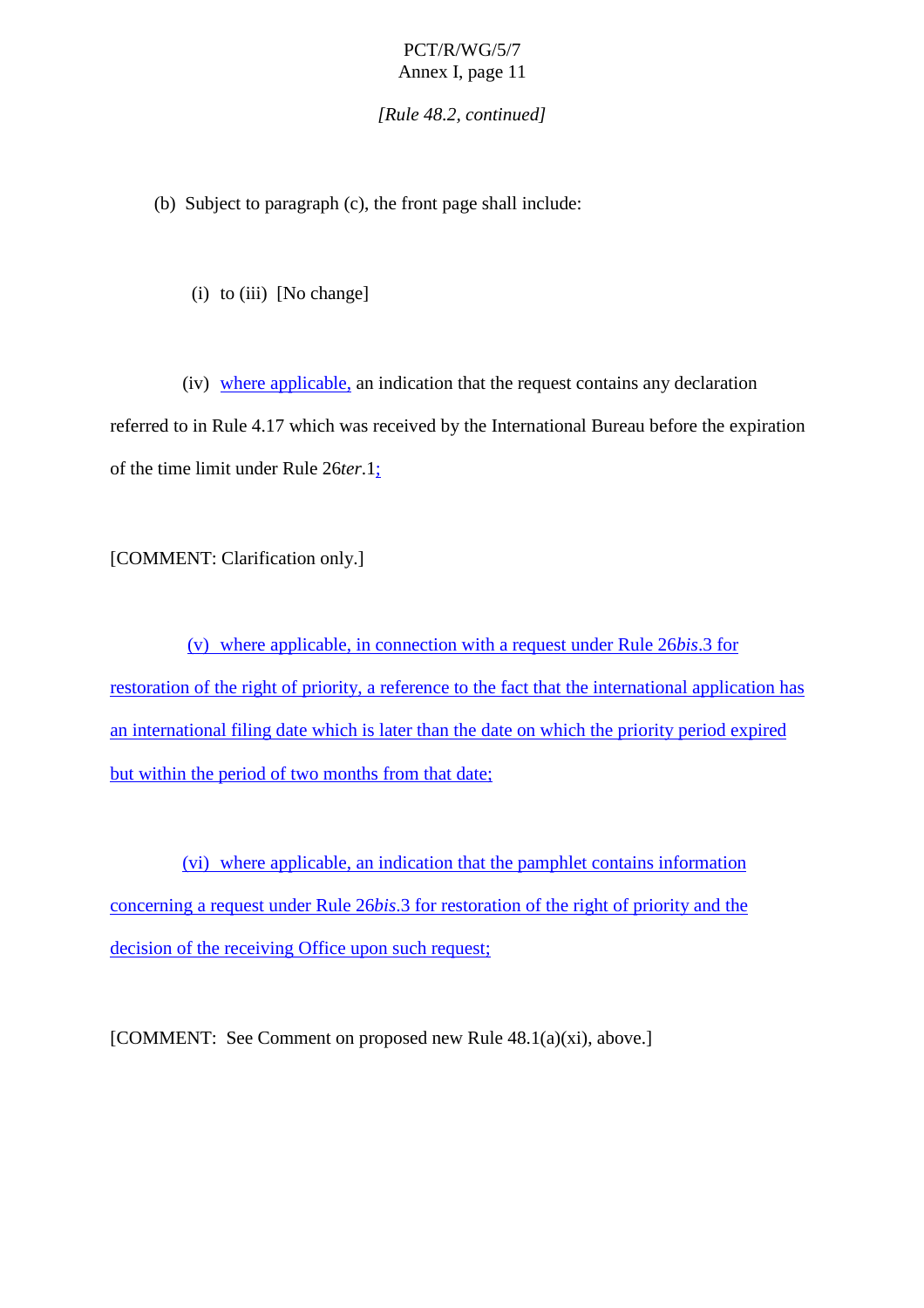*[Rule 48.2(b), continued]*

<span id="page-18-0"></span>(vii) where applicable, an indication that the applicant has, under Rule 26*bis*.3(d), furnished copies of any declaration or other evidence to the International Bureau.

(c) to (i) [No change]

(j) If, at the time of completion of the technical preparations for international publication, a request under Rule 26*bis*.3 for restoration of the right of priority is still pending, the pamphlet shall contain, in place of the decision by the receiving Office upon that request, an indication to the effect that such decision was not available and that the decision (when it becomes available) will be separately published.

[COMMENT: The inclusion of a provision requiring republication would appear appropriate. The proposed wording is modeled in part on Rule 48.2(h).]

48.3 to 48.6 [No change]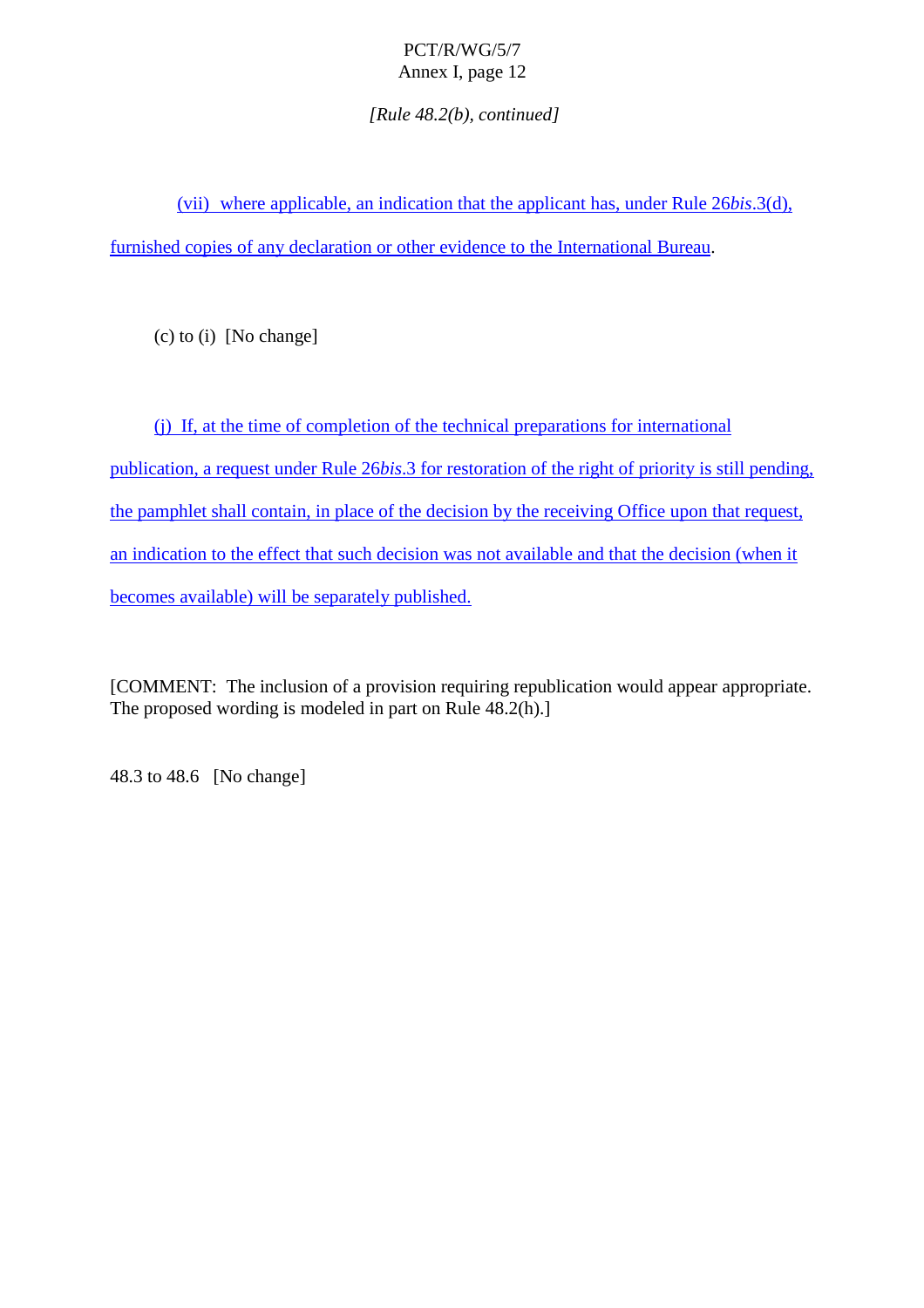# **Rule 49***ter*

# <span id="page-19-0"></span>**Effect of Restoration of Priority Right by Receiving Office;**

# **Restoration of Right of Priority by Designated Office**

*49ter*.1 *Effect of Restoration of Priority Right by Receiving Office*

(a) Where the receiving Office has restored a right of priority under Rule 26*bis*.3 based on a finding by it that the failure to file the international application within the priority period occurred in spite of due care required by the circumstances having been taken, that restoration shall, subject to paragraph (c), be effective in each designated State.

[COMMENT: See paragraph [9](#page-6-0) of the Introduction to this document. As regards a transitional reservation provision, see paragraph (e) and Rule 49*ter*.2(f), below.]

(b) Where the receiving Office has restored a right of priority under Rule 26*bis*.3 based on a finding by it that the failure to file the international application within the priority period was unintentional, that restoration shall, subject to paragraph (c), be effective in any designated State whose applicable national law provides for restoration of the right of priority based on that criterion.

[COMMENT: See paragraph [9](#page-6-0) of the Introduction to this document. Restoration by the receiving Office would also be effective in any designated Office whose applicable national law provided for the restoration of the right of priority based on a criterion more favorable than the "unintentionality" criterion. A decision by the Assembly may be necessary to ensure that such understanding is agreed upon by all Contracting States. As regards a transitional reservation provision, see paragraph (e) and Rule 49*ter*.2(f), below.]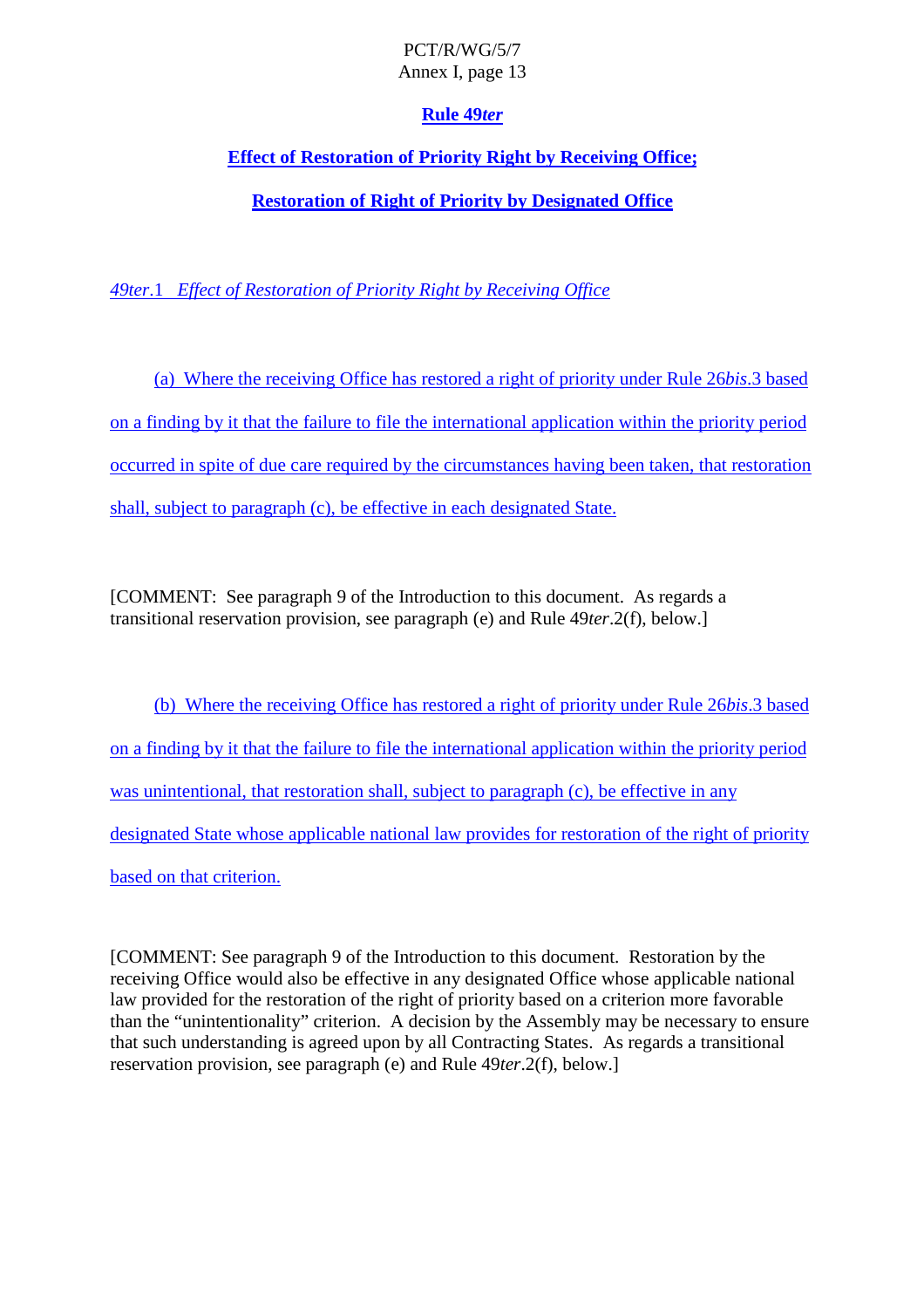*[Rule 49ter.1, continued]*

(c) Where the receiving Office has restored a right of priority under Rule 26*bis*.3, any designated Office may review the decision of the receiving Office if it has reasonable doubts that a requirement applied by the receiving Office under that Rule was complied with. In such case, the designated Office shall notify the applicant accordingly, indicating the reasons for those doubts and giving the applicant an opportunity to make observations within a reasonable time limit.

(d) No designated Office shall be bound by a decision of the receiving Office refusing a request under Rule 26*bis*.3 for restoration of the right of priority.

(e) If, on [*date of adoption of these modifications by the PCT Assembly*], any provision of paragraphs (a) to (c) is not compatible with the national law applied by the designated Office, that provision shall not apply in respect of that Office for as long as it continues not to be compatible with that law, provided that the said Office informs the International Bureau accordingly by [*three months from the date of adoption of these modifications by the PCT Assembly*]. The information received shall be promptly published by the International Bureau in the Gazette.

[COMMENT: A designated Office whose applicable national law did not provide for the restoration of the right of priority at all or did provide for the restoration of the right of priority based on a more stringent criterion than the "due care" criterion would have to make use of the transitional reservation provision under paragraph (e) and also of the transitional reservation provision under Rule 49*ter*.2(f).]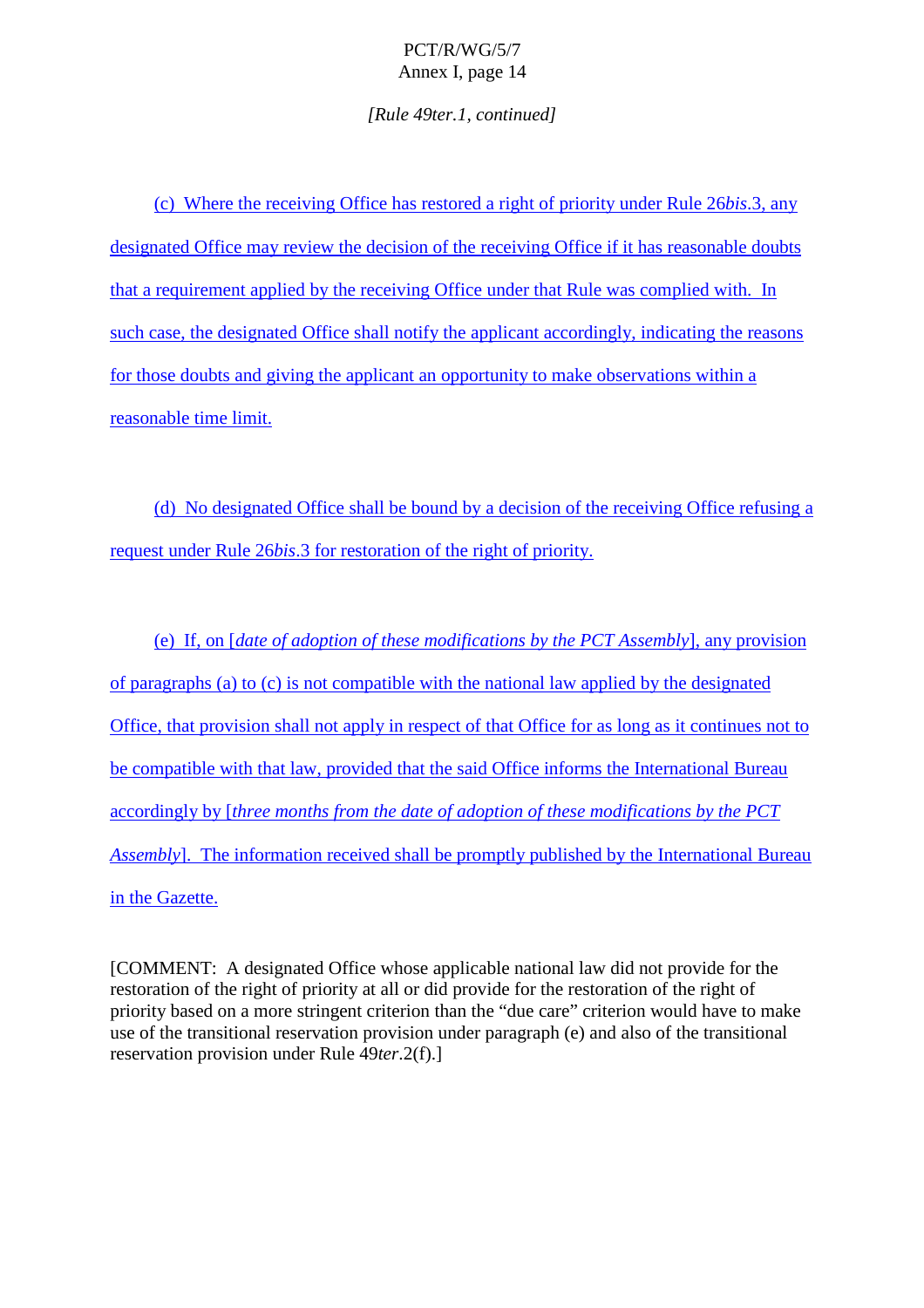<span id="page-21-0"></span>49*ter*.2 *Restoration of Right of Priority by Designated Office*

(a) Where the international application has an international filing date which is later than the date on which the priority period expired but within the period of two months from that date, the designated Office shall restore the right of priority if:

(i) a request to that effect is submitted to the Office within a time limit of one month from the applicable time limit under Article 22;

[COMMENT: See the summary by the Chair of the fourth session of the Working Group, document PCT/R/WG/4/14, paragraph 43(g). Upon further consideration, it would appear reasonable to give the applicant at least one month from the applicable time limit under Article 22 to request restoration before the designated Office.]

(ii) the request states the reasons for the failure to file the international application within the priority period;

(iii) the Office finds that the failure to file the international application within the priority period occurred in spite of due care required by the circumstances having been taken or, at the option of the Office, was unintentional.

[COMMENT: See paragraph [10](#page-6-0) of the Introduction to this document.]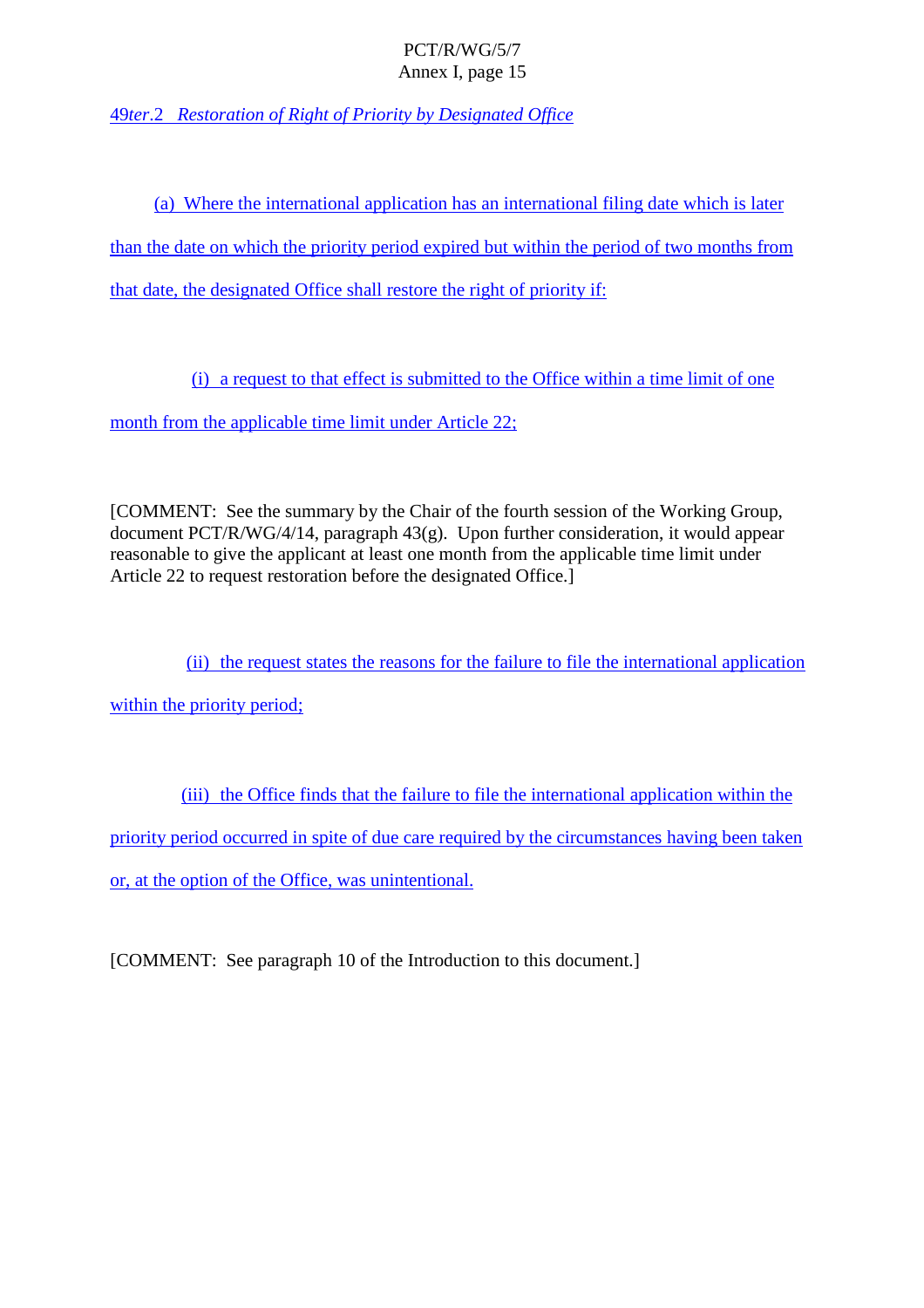*[Rule 49ter.2, continued]*

(b) The designated Office:

#### (i) may require that a fee be paid in respect of a request under paragraph  $(a)(i)$ ;

(ii) may require that a declaration or other evidence in support of the statement of reasons referred to in paragraph (a)(ii) be filed within a time limit which shall be reasonable under the circumstances.

(c) The designated Office shall not refuse, totally or in part, a request referred to in paragraph (a)(i) for restoration of a right of priority without giving the applicant the opportunity to make observations on the intended refusal within a time limit which shall be reasonable under the circumstances.

(d) Where the national law applicable by the designated Office provides, in respect of the restoration of the right of priority, for requirements which, from the viewpoint of applicants, are more favorable than the requirements provided for under paragraph (a), the designated Office shall, when determining the right of priority, apply the requirements under the applicable national law instead of the requirements under that paragraph.

(e) Each designated Office shall inform the International Bureau as to which of the criteria referred to in paragraph (a)(iii) it is, in general, prepared to apply or, where applicable, of the requirements of the national law applicable in accordance with paragraph (d). The International Bureau shall promptly publish such information in the Gazette.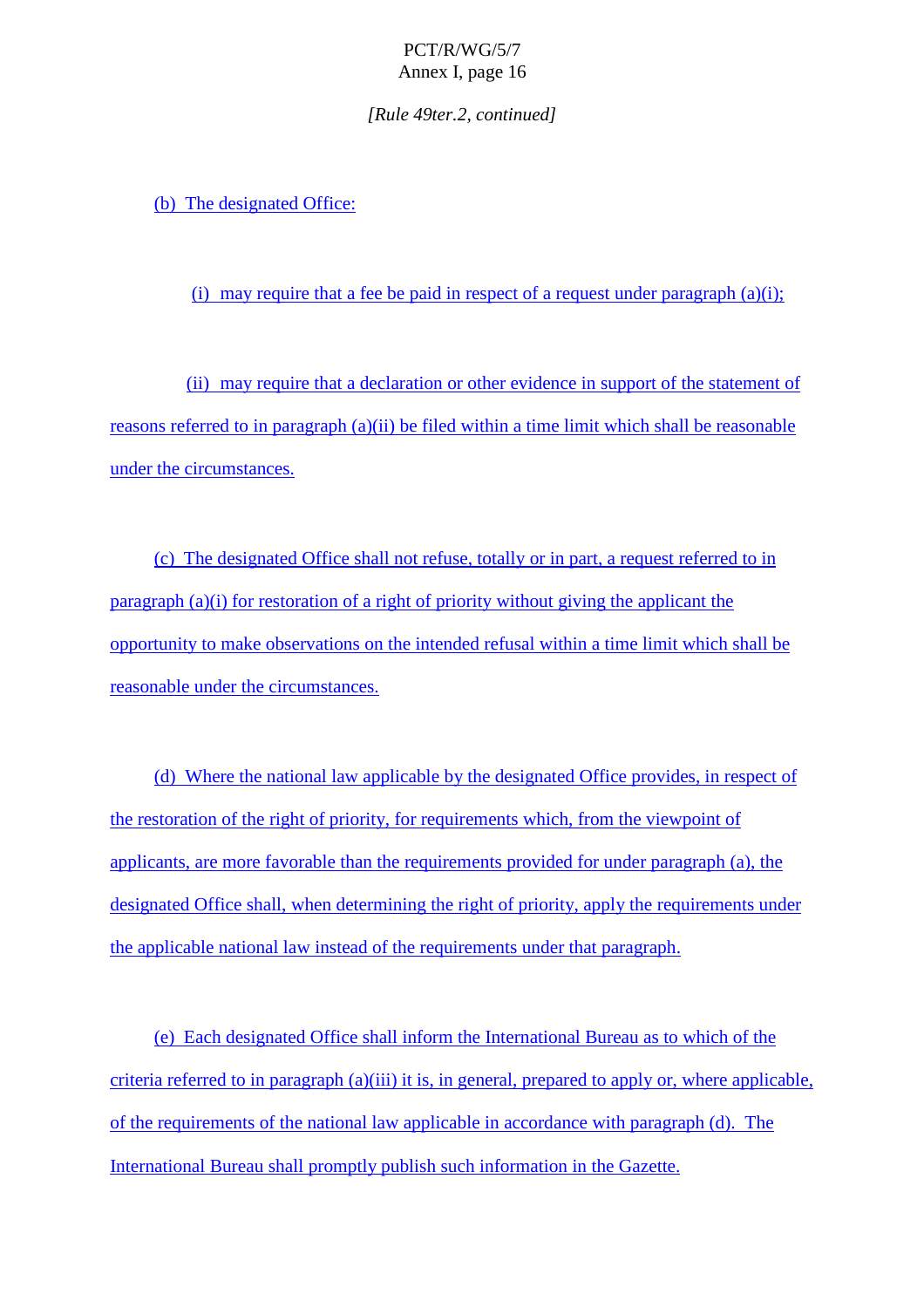*[Rule 49ter.2, continued]*

(f) If, on [*date of adoption of these modifications by the PCT Assembly*], any of the provisions of paragraph (a) is not compatible with the national law applied by the designated Office, that provision shall not apply in respect of that Office for as long as it continues not to be compatible with that law, provided that the said Office informs the International Bureau accordingly by [*three months from the date of adoption of these modifications by the PCT Assembly*]. The information received shall be promptly published by the International Bureau in the Gazette.

[COMMENT: Any designated Office whose national law provided for a criterion more stringent than the "due care" criterion or did not provide for restoration of the right of priority at all could make use of the transitional reservation provision under proposed new paragraph (f). Designated Offices whose applicable national law provided for the restoration of the right of priority based on requirements similar but not identical to the requirements under Rule 49*ter*.2(a) would not need to make use of the transitional reservation provision, provided the requirements under the applicable national law were, from the viewpoint of applicants, at least as favorable as the requirements under Rule 49*ter*.2(a). A decision by the Assembly may be necessary to ensure that such understanding is agreed upon by all Contracting States.]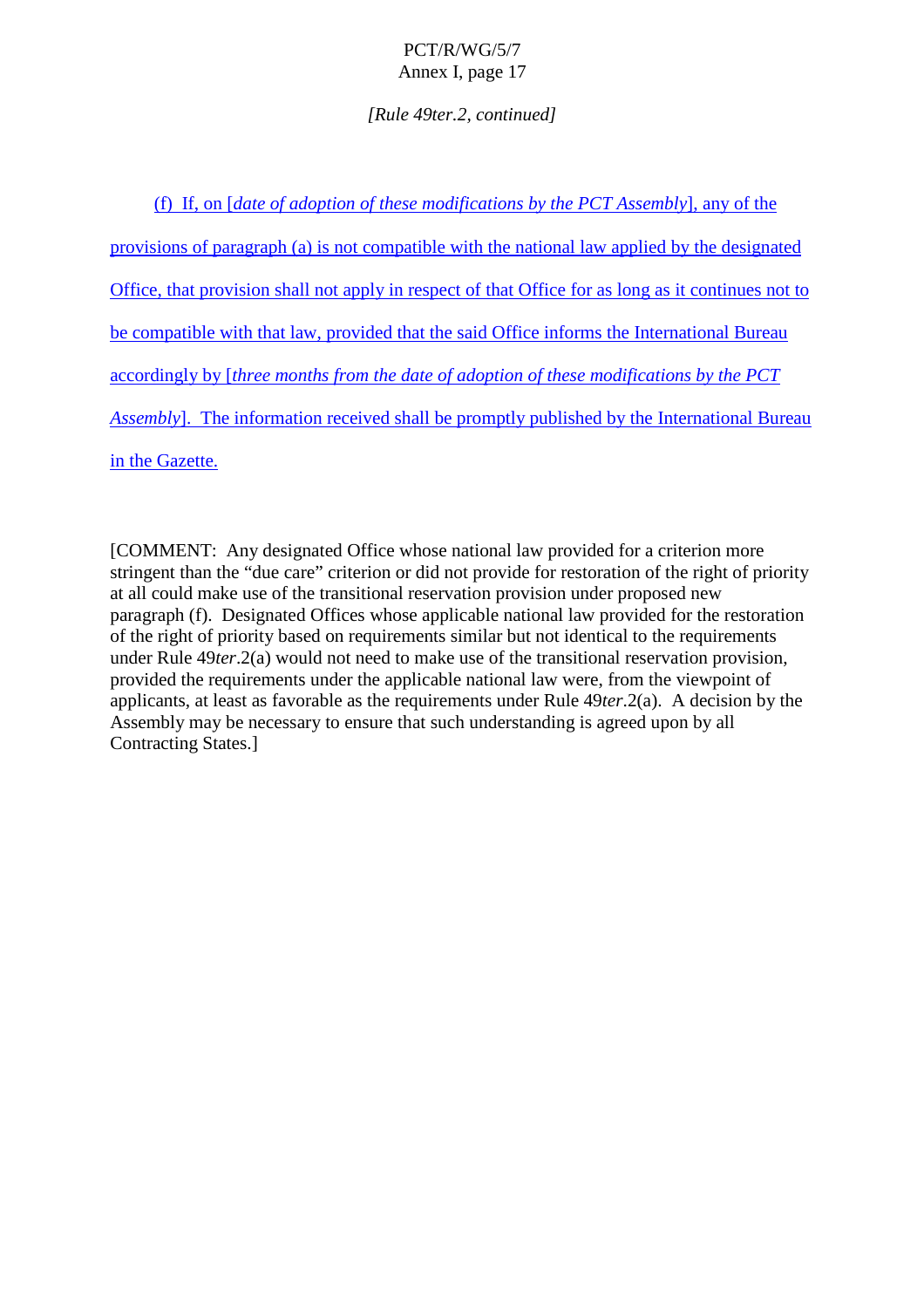# **Rule 763**

**Application of Certain Rules to Procedures Before Elected Offices;**

<span id="page-24-0"></span>**Copy, Translation and Fee Under Article 39(1); Translation of Priority Document**

[COMMENT: The proposed amendment of the title of this Rule is consequential on the proposed amendment of the subtitle of Rule 76.5 (see below).]

76.1, 76.2 and 76.3 *[Remain deleted]*

76.4 [No change]

76.5 *Application of Certain Rules 22.1(g), 47.1, 49, 49bis and 51bis*

[COMMENT: Clarification and simplification only.]

Rules 22.1(g), 47.1, 49, 49*bis*, 49*ter* and 51*bis* shall apply, provided that:

[COMMENT: The proposed amendment of Rule 76.5 is consequential on the proposed addition of new Rule 49*ter*.]

(i) to (v) [No change]

76.6 *[Remains deleted]*

[Annex II follows]

<sup>&</sup>lt;sup>3</sup> The "present" text shown is that of Rule 76 as amended by the Assembly on October 1, 2002 (see document PCT/A/31/10) and due to enter into force on January 1, 2004.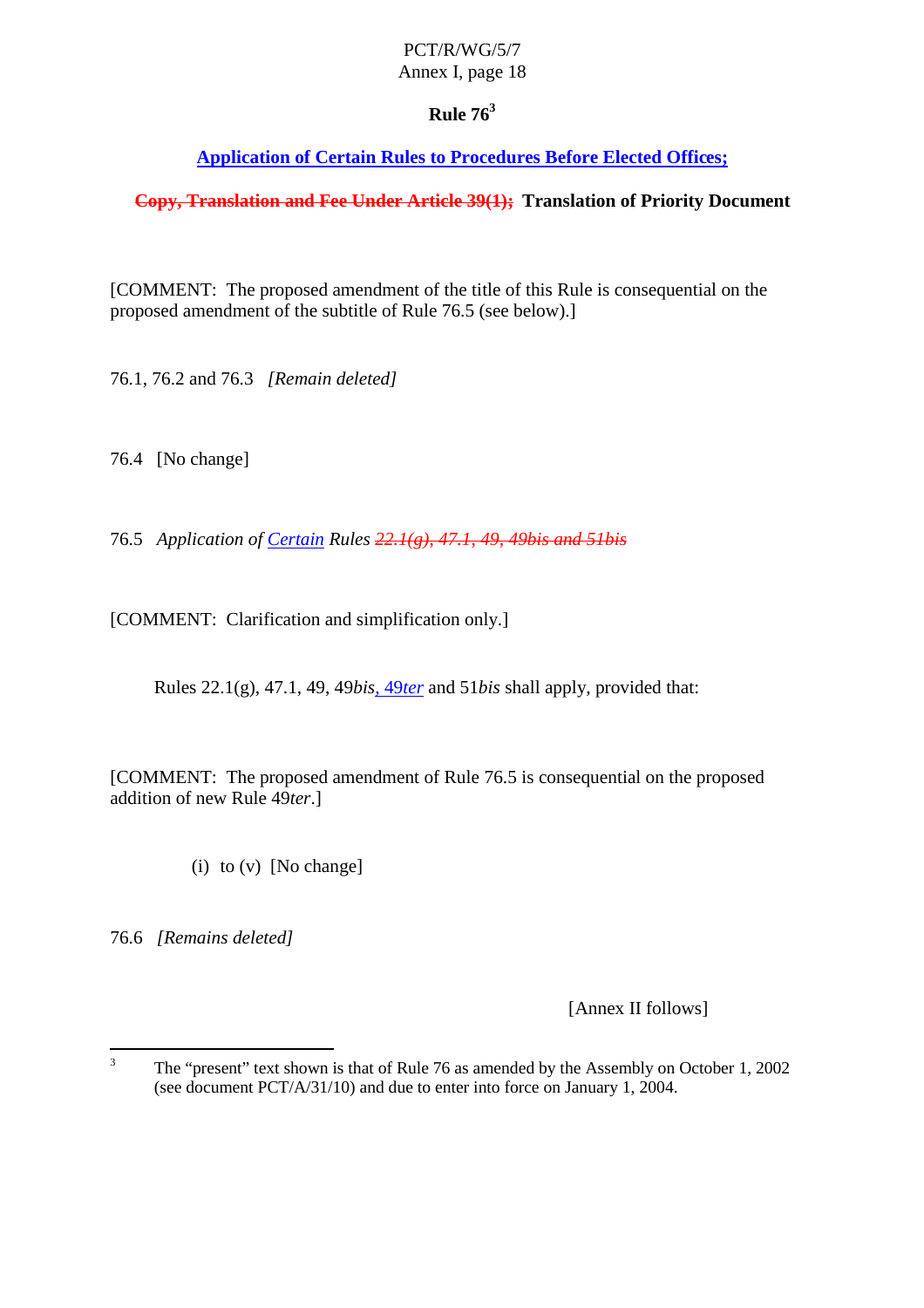#### PCT/R/WG/5/7

#### ANNEX II

#### ARTICLE 13 AND RULE 14 OF THE PATENT LAW TREATY (PLT)

#### *Article 13*

#### *Correction or Addition of Priority Claim; Restoration of Priority Right*

(1) [*Correction or Addition of Priority Claim*] Except where otherwise prescribed in the Regulations, a Contracting Party shall provide for the correction or addition of a priority claim with respect to an application ("the subsequent application"), if:

(i) a request to that effect is made to the Office in accordance with the requirements prescribed in the Regulations;

(ii) the request is filed within the time limit prescribed in the Regulations; and

(iii) the filing date of the subsequent application is not later than the date of the expiration of the priority period calculated from the filing date of the earliest application whose priority is claimed.

(2) [*Delayed Filing of the Subsequent Application*] Taking into consideration Article 15, a Contracting Party shall provide that, where an application ("the subsequent application") which claims or could have claimed the priority of an earlier application has a filing date which is later than the date on which the priority period expired, but within the time limit prescribed in the Regulations, the Office shall restore the right of priority, if:

(i) a request to that effect is made to the Office in accordance with the requirements prescribed in the Regulations;

(ii) the request is filed within the time limit prescribed in the Regulations;

(iii) the request states the reasons for the failure to comply with the priority period; and

(iv) the Office finds that the failure to file the subsequent application within the priority period occurred in spite of due care required by the circumstances having been taken or, at the option of the Contracting Party, was unintentional.

(3) [*Failure to File a Copy of Earlier Application*] A Contracting Party shall provide that, where a copy of an earlier application required under Article 6(5) is not filed with the Office within the time limit prescribed in the Regulations pursuant to Article 6, the Office shall restore the right of priority, if:

(i) a request to that effect is made to the Office in accordance with the requirements prescribed in the Regulations;

(ii) the request is filed within the time limit for filing the copy of the earlier application prescribed in the Regulations pursuant to Article 6(5);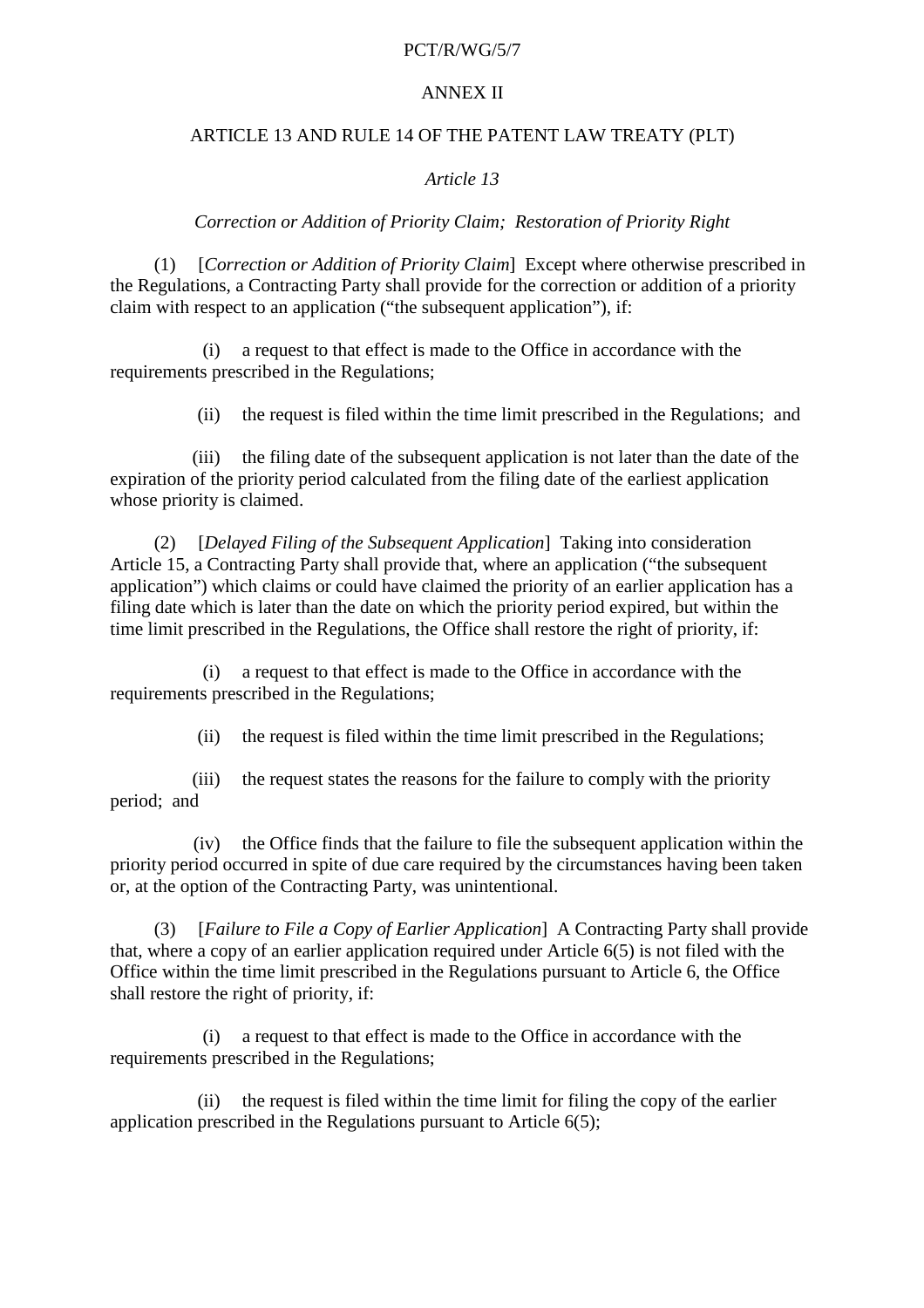(iii) the Office finds that the request for the copy to be provided had been filed with the Office with which the earlier application was filed, within the time limit prescribed in the Regulations; and

(iv) a copy of the earlier application is filed within the time limit prescribed in the Regulations.

(4) [*Fees*] A Contracting Party may require that a fee be paid in respect of a request under paragraphs (1) to (3).

(5) [*Evidence*] A Contracting Party may require that a declaration or other evidence in support of the reasons referred to in paragraph (2)(iii) be filed with the Office within a time limit fixed by the Office.

(6) [*Opportunity to Make Observations in Case of Intended Refusal*] A request under paragraphs (1) to (3) may not be refused, totally or in part, without the requesting party being given the opportunity to make observations on the intended refusal within a reasonable time limit.

# *Rule 14*

# *Details Concerning Correction or Addition of Priority Claim and Restoration of Priority Right Under Article 13*

(1) [*Exception Under Article 13(1)*] No Contracting Party shall be obliged to provide for the correction or addition of a priority claim under Article 13(1), where the request referred to in Article 13(1)(i) is received after the applicant has made a request for early publication or for expedited or accelerated processing, unless that request for early publication or for expedited or accelerated processing is withdrawn before the technical preparations for publication of the application have been completed.

(2) [*Requirements Under Article 13(1)(i)*] A Contracting Party may require that a request referred to in Article 13(1)(i) be signed by the applicant.

(3) [*Time Limit Under Article 13(1)(ii)*] The time limit referred to in Article 13(1)(ii) shall be not less than the time limit applicable under the Patent Cooperation Treaty to an international application for the submission of a priority claim after the filing of an international application.

(4) [*Time Limits Under Article 13(2)*] (a) The time limit referred to in Article 13(2), introductory part, shall expire not less than two months from the date on which the priority period expired.

(b) The time limit referred to in Article  $13(2)(ii)$  shall be the time limit applied under subparagraph (a), or the time that any technical preparations for publication of the subsequent application have been completed, whichever expires earlier.

(5) [*Requirements Under Article 13(2)(i)*] A Contracting Party may require that a request referred to in Article 13(2)(i):

(i) be signed by the applicant; and